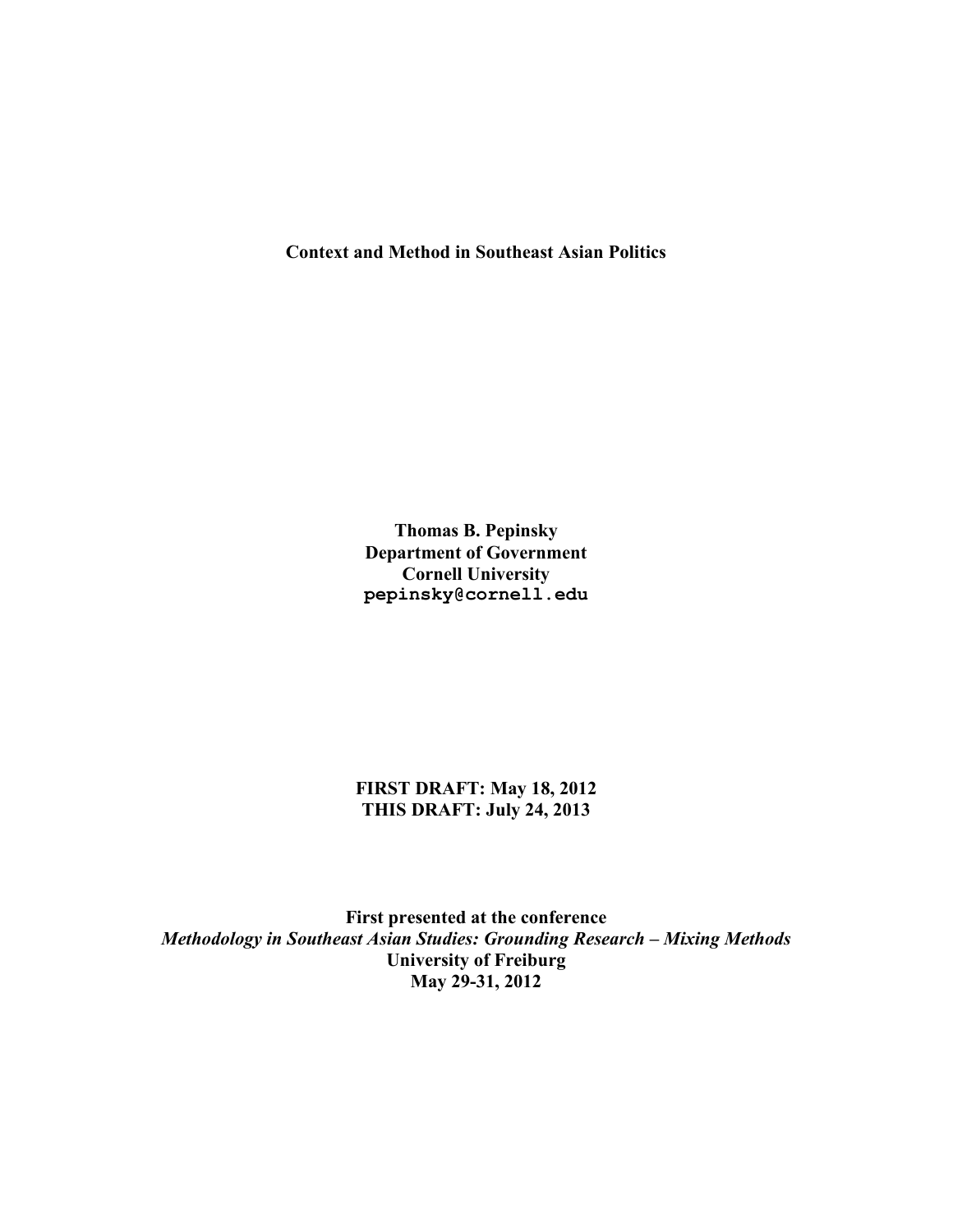# **Context and Method in Southeast Asian Politics\***

### *Abstract*

This essay introduces and evaluates a central debate about context sensitivity in Southeast Asian political studies. Within this diverse field, there is no agreement about what context means, or how to be sensitive to it. I develop the idea of unit context (traditionally, the area studies concern) and population context (traditionally, the comparative politics concern) as parallel organizing principles in Southeast Asian political studies. The unit context/population context distinction does not track the now-familiar debates of qualitative versus quantitative analysis, nor debates about positivist epistemology and its interpretivist alternatives, nor even political science versus area studies. Context is not method, nor epistemology, nor discipline. Rather, the core distinction between unit-focused and population-focused research lies in assumptions about the possibility of comparison, or what methodologists call unit homogeneity. While I conclude on an optimistic note that a diverse Southeast Asian political studies (embracing many disciplines and many methodologies) is possible, the fact remains that unit context and population context are fundamentally incommensurate as frameworks for approaching Southeast Asian politics, and that population context is the superior approach.

This essay discusses context and method in Southeast Asian political studies as understood by two academic communities: Southeast Asia area studies and mainstream comparative politics. Scholars working in each academic community commonly hold that research in the other tradition is insufficiently attentive to context. The natural consequences that arise from this lack of "context sensitivity" are that research on Southeast Asian politics is at best trivial, and at worse incorrect. For both communities, the only remedy for the failings of the other's research is "more attention to context."

Complaints about context sensitivity are rarely seen in print. Instead, they are made informally, over coffee between likeminded colleagues, in the halls of the Association of Asian Studies annual meeting, and in seminar presentations and referee reports—the hidden transcripts of debates about theory, place, and methodology in contemporary Southeast Asian political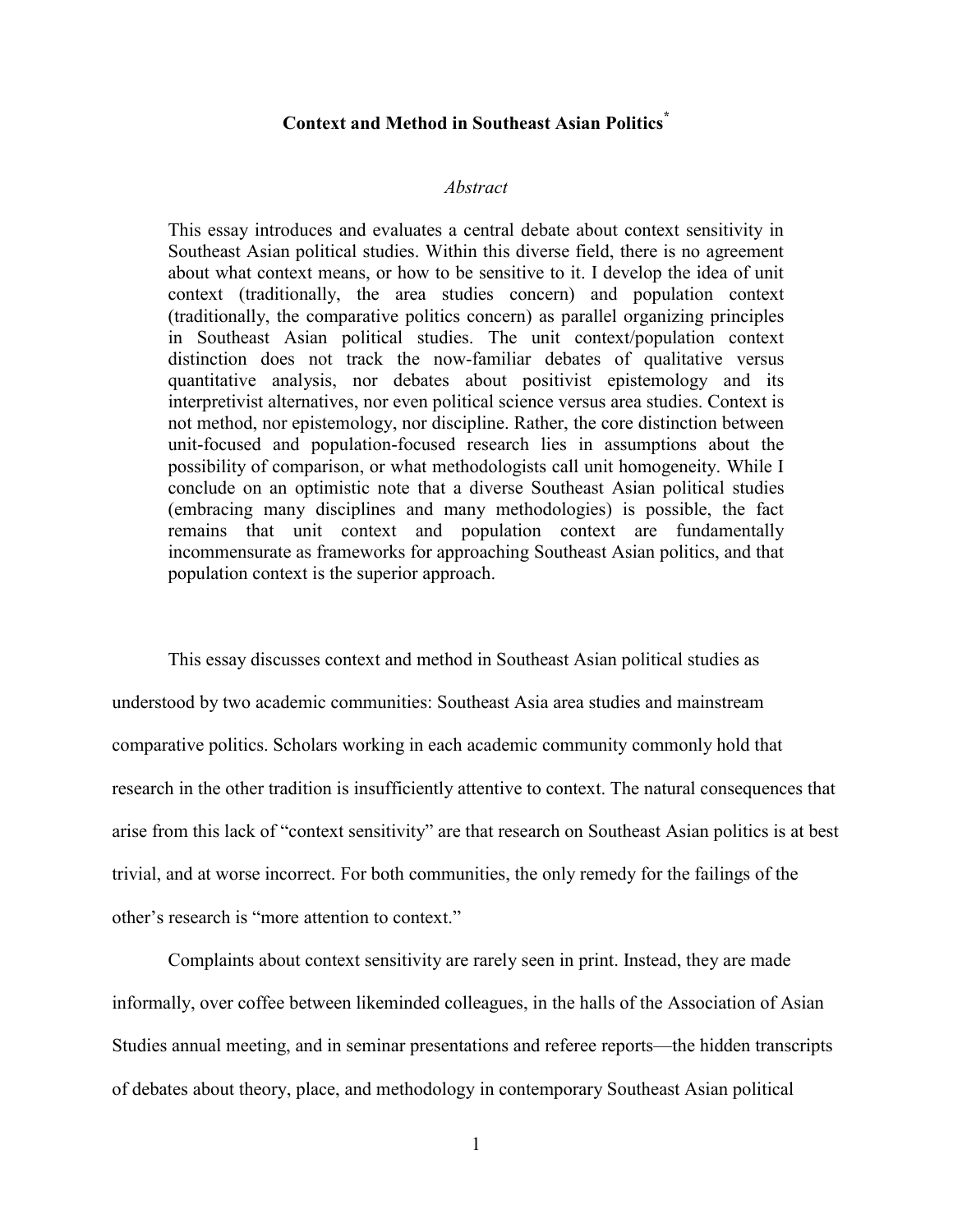studies. Yet they are unmistakably present. Context sensitivity defines the perimeters of the "circles of esteem"<sup>1</sup> among scholarly communities in Southeast Asian political studies, and it is perhaps the most powerful rhetorical tool wielded by scholars to critique those working in different traditions. It is striking that for both comparative politics and Southeast Asian area studies, context plays a critical role in defining what makes research on Southeast Asia important or valuable, yet the prescriptions of the area studies and comparative politics communities are almost diametrically opposed to one another.

This fault line within Southeast Asian political studies is best understood by through a close examination of two different understandings of context. For comparativists, appeals to context are statements about the relationship between an *observation* and the *population* from which it is understood to be drawn: Kelantan is a state in Malaysia, which is an emerging market economy in Southeast Asia, which part of the Global South. For area specialists, appeals to context are statements about a *case* and its *features*. Kelantan is an overwhelmingly Malay region with deep historical ties to modern-day Thailand and an active and vibrant aristocratic class, and the people who live there deserve to be understood as they actually live and on their own terms. When comparativists want "more context" for Kelantan, they are insisting that Kelantan contributes to our understanding of the political world only if we think carefully about what other things Kelantan is *like*. When area specialists want "more context" for Kelantan, they are demanding that we learn more about what aspects of social life in Kelantan constitute what Kelantan *is*.

This essay develops the ideas of unit context and population context as parallel organizing principles for Southeast Asian political studies. I am not the first to have noticed this distinction—Duncan McCargo, notably, contrasts "distinctiveness" and "comparability" in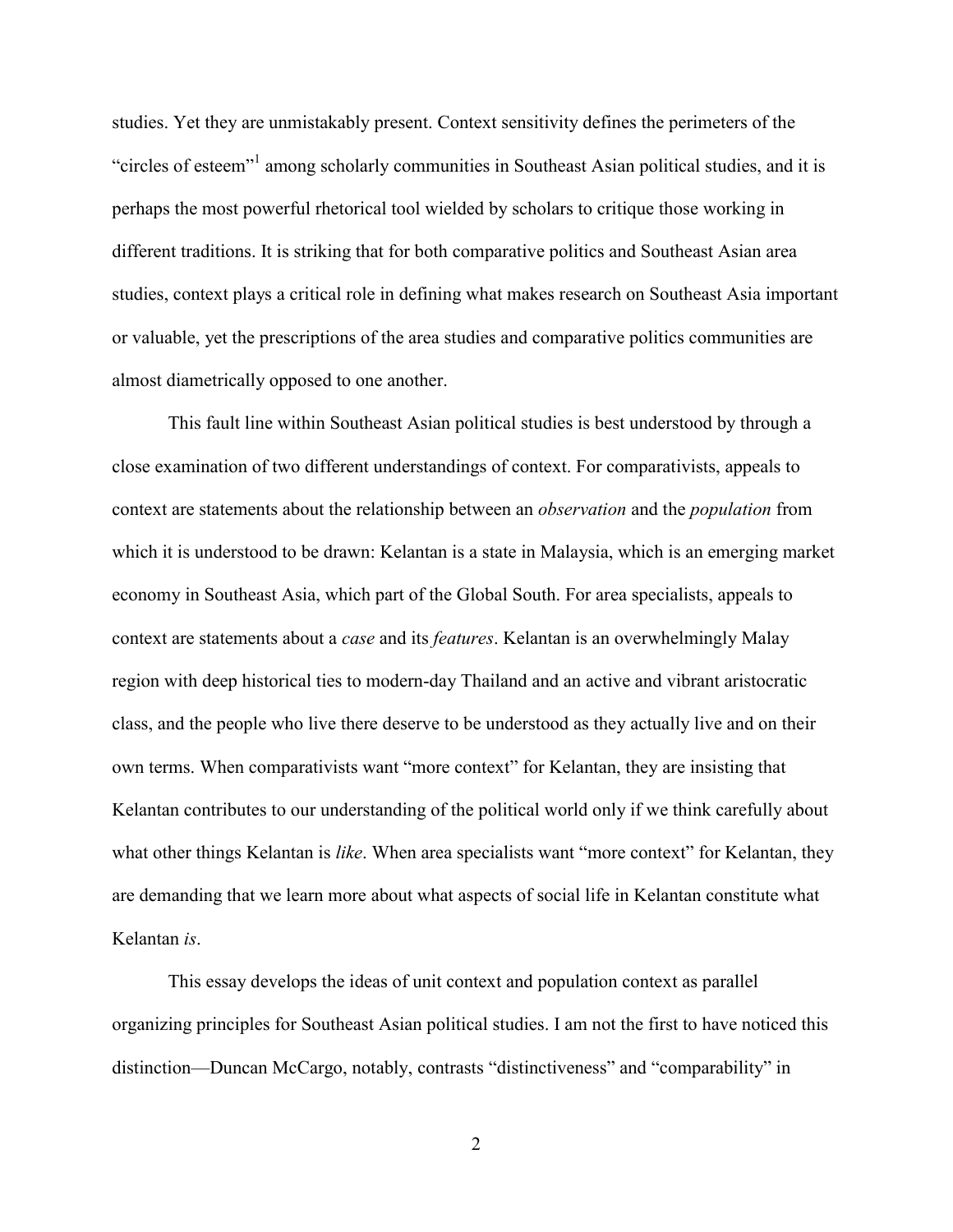Southeast Asian political studies<sup>2</sup>—but its implications are not yet properly understood. I argue that the unit context/population context distinction does not track the now-familiar debates of qualitative versus quantitative analysis, nor debates about positivist epistemology and its realist and interpretivist alternatives. It is also not true that mainstream comparative politics as practiced by political scientists in North American Departments of Political Science consistently prioritizes population context over unit context. Context is neither method, nor epistemology, nor discipline. Rather, the real difference between unit-focused and population-focused research lies in the assumption of comparability, or unit homogeneity, a concern which cuts across academic disciplines and methodologies alike. Context, therefore, is ontology. With these concerns in mind, I attempt a translation of the area studies objection to context as population in the methodological language of mainstream comparative politics, highlighting what I (a native speaker of mainstream comparative politics) take to be serious challenges that cannot be dismissed out of hand. In doing so, I make special reference to exemplars of population-focused research outside of the academic discipline of political science, illustrating that context sensitivity is an interdisciplinary concern.

The good news is that by recognizing these two different conceptions of context, scholars can begin to break down some of the barriers between Southeast Asian area studies and Southeast Asian comparative politics. One useful exercise for Southeast Asian political studies is "scaling down,"<sup>3</sup> or reconceptualizing the features of a case in terms of a population at a lower unit of analysis. Another is to take seriously the features of a case as providing limits on the external validity of the inferences drawn from it. It is possible to be sensitive to both unit context and population context in a single research project.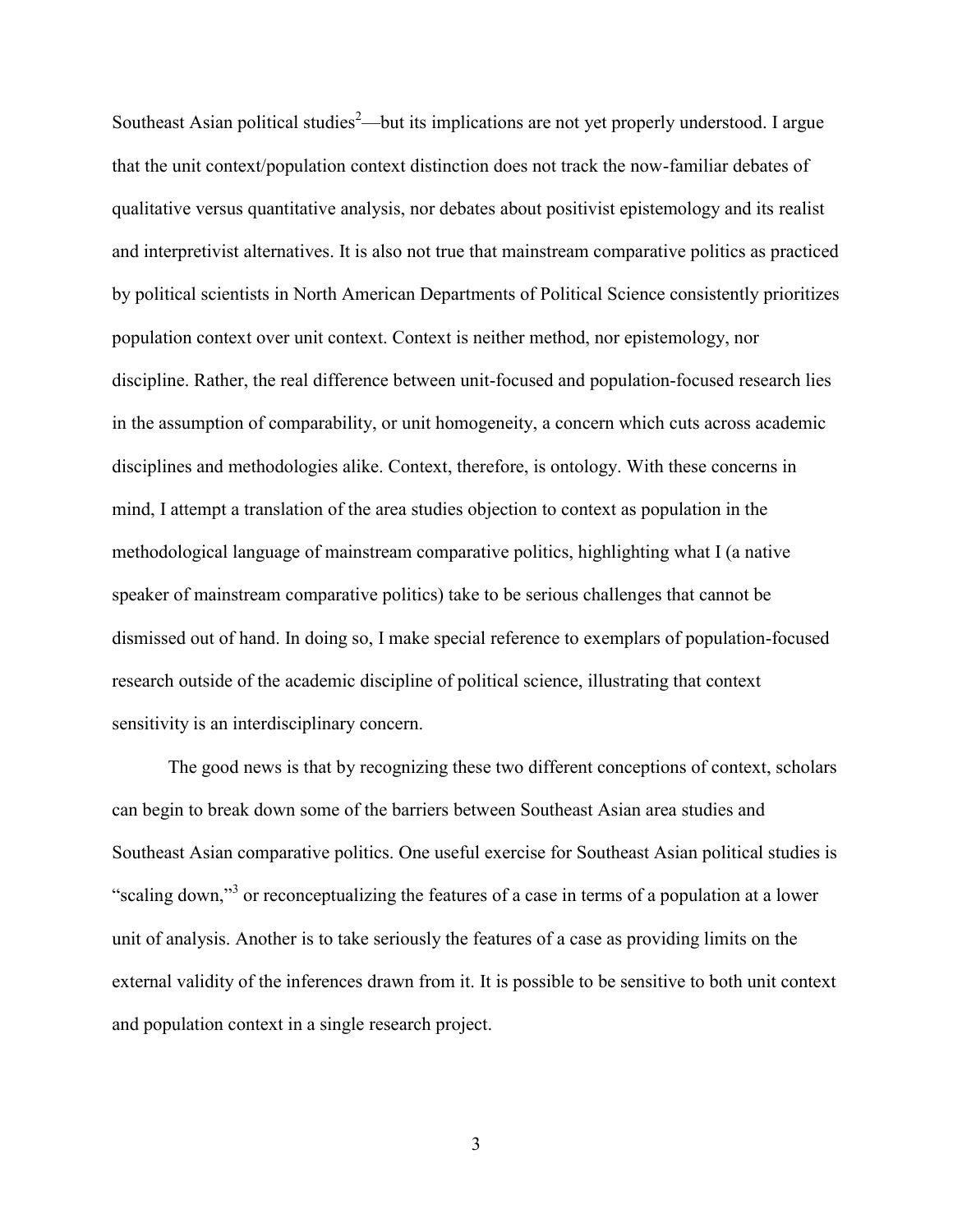But not all of the gulfs between Southeast Asian area studies and comparative Southeast Asian politics can be bridged. The bad news (or perhaps good news, depending on one's perspective) is that unit context and population context are fundamentally incommensurate as frameworks for Southeast Asian political studies. There is no foundational reason for anyone to conclude that any set of units are either homogenous enough to require cross-case comparisons, or heterogeneous enough to preclude such comparisons. Such a conclusion requires complete knowledge of both the observation, case, or phenomenon under consideration and every other observation, case, or phenomenon to which it might be compared. All claims that context matters so we need more history and field research, or that context matters so we need more comparisons across cases, are expressions of taste. For this reason, Southeast Asianists should remember that the intellectual force behind such claims rests primarily on the resources, prestige, and position of the people who make them, and secondarily on the credulity of the reader or the audience.

#### **The Area Studies – Comparative Politics Debate**

Southeast Asian studies is perhaps uniquely prone to debates about area versus discipline due to the contested nature of Southeast Asia as a region. Neither comparativists in political science departments nor area specialists tend to have any particular attachment to the idea Southeast Asia as a whole, defined as the ASEAN states plus Timor Leste. Southeast Asian area specialists have long questioned the unity and coherence of Southeast Asia as an entity.<sup>4</sup> There are few comparativists who attempt to analyze politics across the entire region, presumably because Southeast Asian states and societies do not form a natural kind.<sup>5</sup> The countries of Southeast Asia, or certain parts of them, might just as profitably be categorized otherwise: Vietnam as part of East Asia and Myanmar part of South Asia; maritime Southeast Asia and the lower Mekong as part of an Austronesian or Indian Ocean community; Taiwan, Hainan, southern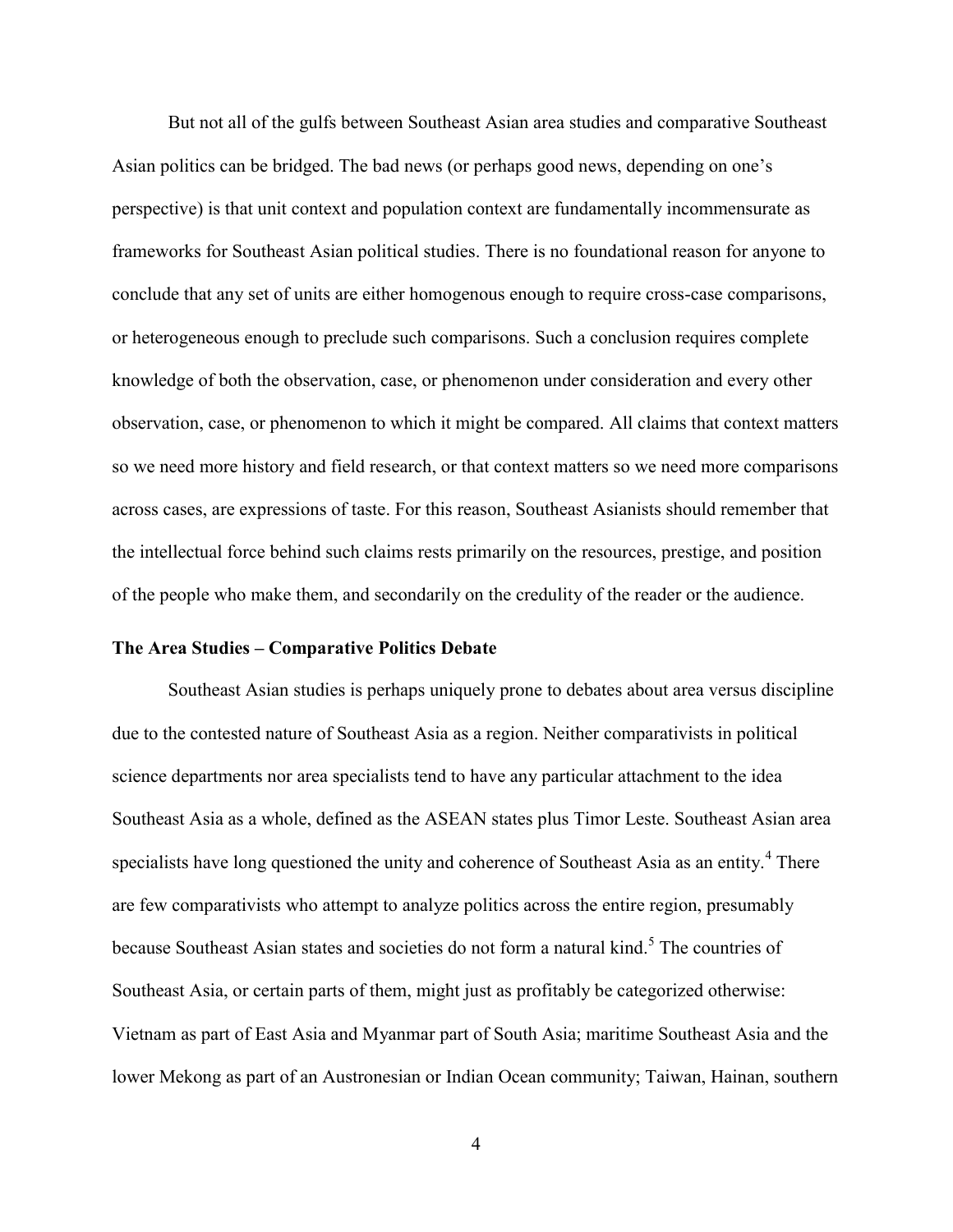China, Northeast India, and/or Bangladesh included; Zomia distinguished from the lowland plains and valleys.<sup>6</sup> But, for various historical reasons which need not concern us here, Southeast Asia is today an area of study. If you study Vietnamese or Filipino politics, Southeast Asia is your area studies home, and Papua New Guinean politics is excluded entirely while the politics of West Papua is "of course" included.<sup>7</sup> This is just as true in Japan, Germany, Australia, and Singapore as it is in North America.

For the purposes of my argument, the challenge of conceptualizing Southeast Asia as a region is unimportant. For the area specialist, appeals for context sensitivity are made at least one level of analysis down from the region, at the national, subnational, or local level. Context matters because it gives meaning to concepts, theories, and approaches imported from abroad. The study of broad concepts such as quality of government or social movements in the Philippines cannot contribute to the study of Philippine politics without a firm grounding in the actual politics of that country. This grounding, depending on the question, may come from indepth field research, intensive interviews with important actors, or careful historical research. It almost certainly will not come from elite interviews in Manila, statistical databases, or the secondary literature by other country specialists. Mainstream comparative politics has various ways of describing the problems that arise with political research that fails to take context into account, include conceptual stretching, measurement error, selection bias, and others.<sup>8</sup> But the area studies critique of the comparative politics mainstream is more fundamental that these objections alone: scholars working in the comparative politics mainstream quite literally do not know what they are studying when they use data or materials from Southeast Asia. Getting the context right means abandoning the assumption of comparability that forms the core of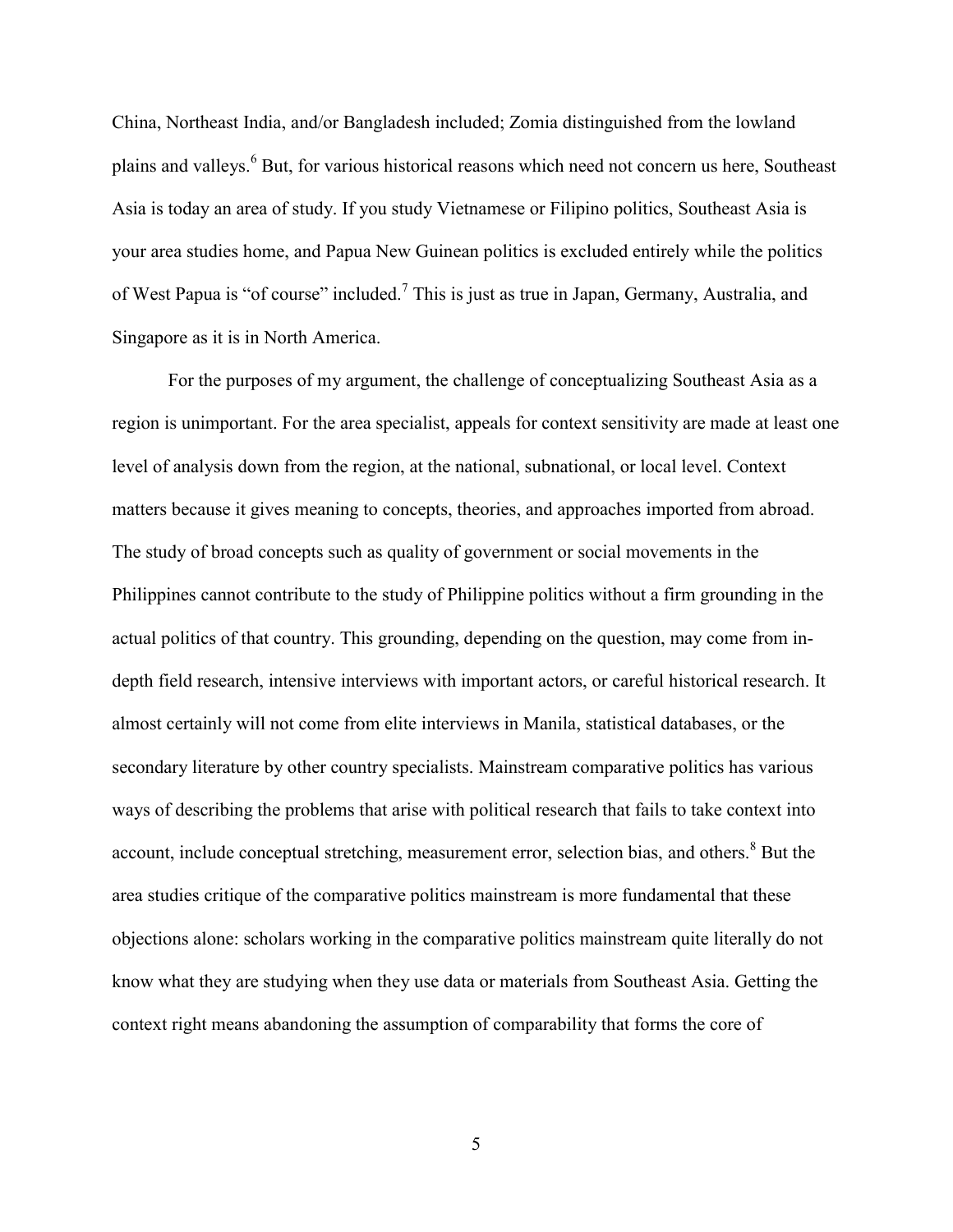comparative politics as a discipline, because the assumption of comparability commits the researcher to understanding politics using concepts imported from elsewhere.

Comparative politics turns this criticism around. For many working in the comparative politics mainstream, area specialists have lost the ability to communicate meaningfully beyond their very small and tightly knit community. Theory building, theory testing, and generalization—the other things that the scientific study of politics ought to be about—are supplanted by endless description with a refusal to conclude anything beyond one's understanding of a place. Indeed, "findings" are no longer "conclusive," but instead "experiences" are "suggestive." Differences in interpretation, when they arise, are irresolvable outside of appeals to expertise, measured by something like time in the field, linguistic expertise, or number of tropical diseases survived. And in the strongest political science critiques of areafocused scholarship, the pathologies go deeper. Seduced by their own mythology of contextsensitivity, area specialists become blind to the limits of interpretation, and do not see that they are themselves writing their own views of the world upon their subjects. At the limit, area specialists "gone native" can no longer be trusted to be faithful interpreters of the evidence that they have collected. In abandoning the scientific study of politics, area studies becomes irrelevant.

These descriptions of how Southeast Asian area studies and mainstream comparative politics view one another are caricatures, much like Robert Bates's descriptions of African area studies and political science.<sup>9</sup> But it is easy to uncover instances of scholars invoking context to dismiss whole traditions in Southeast Asian political studies. We begin with Southeast Asian area studies. "Comparative approaches are of limited utility, unless we first know what we are comparing. Only with real and deep local knowledge can significant insights be gained, insights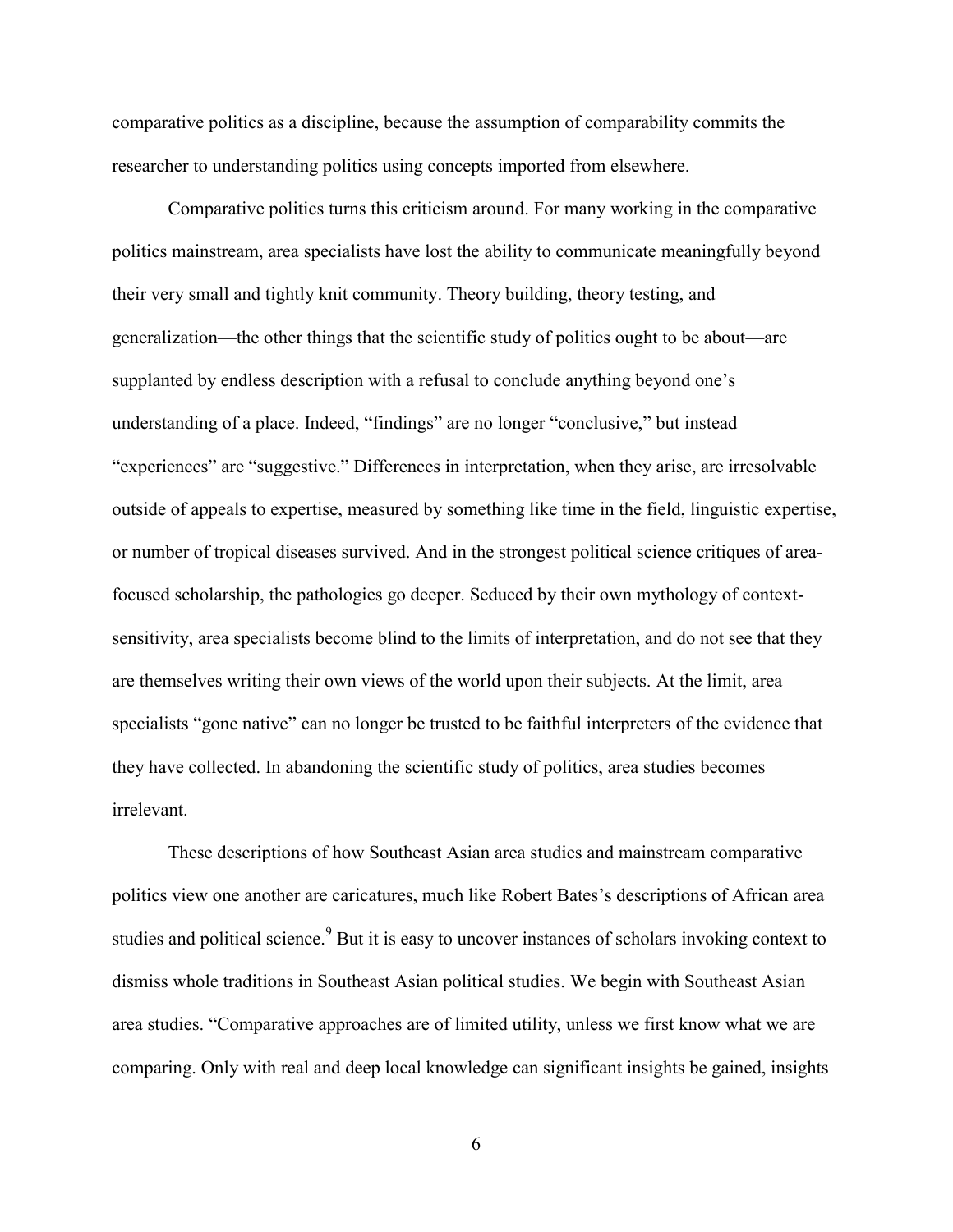that underpin really original and exciting work that enhances our understandings of politics, not just within but also beyond Southeast Asia."<sup>10</sup> "Nishizaki's book should render unpublishable and above all unread work on the political life of the region that fails to engage the empirical contours of that life in a manner rather more truly rigorous and informed than has become the norm in North American 'political science.'<sup>"11</sup> These are deep, sweeping critiques.

The view from comparative politics is little different in tone, although few mainstream comparativists—at least those employed in North American political science departments—have the inclination to lecture Southeast Asia area specialists about the inferiority of their approach to the study of politics. This might reflect the depth of their disdain for area studies, the frustration felt by many political scientists with other academic disciplines' understanding of "politics," or the relative inconspicuousness of Southeast Asia within political science. But the tradition is long for other areas of the world. Bates infamously instructed the Comparative Politics section of the American Political Science Association that "within the academy, the consensus has formed that area studies has failed to generate scientific knowledge."<sup>12</sup> Area specialists would be most helpful if they would "record the data from which political inferences [can] be drawn by social scientists residing in political science departments." In that sense, being a Southeast Asia area specialist is like being a research assistant, with all of the asymmetries of power and prestige that that entails.

This issue of area studies and comparative politics, or North American political science in general, is an old one.<sup>13</sup> Yet in recent years it has only rarely been addressed in the context of Southeast Asian political studies. One notable exception is Erik Kuhonta, Dan Slater, and Tuong Vu's *Southeast Asia in Political Science*, which makes a strong case that the regional expertise of Southeast Asianists ought to be brought into more direct conversation with comparative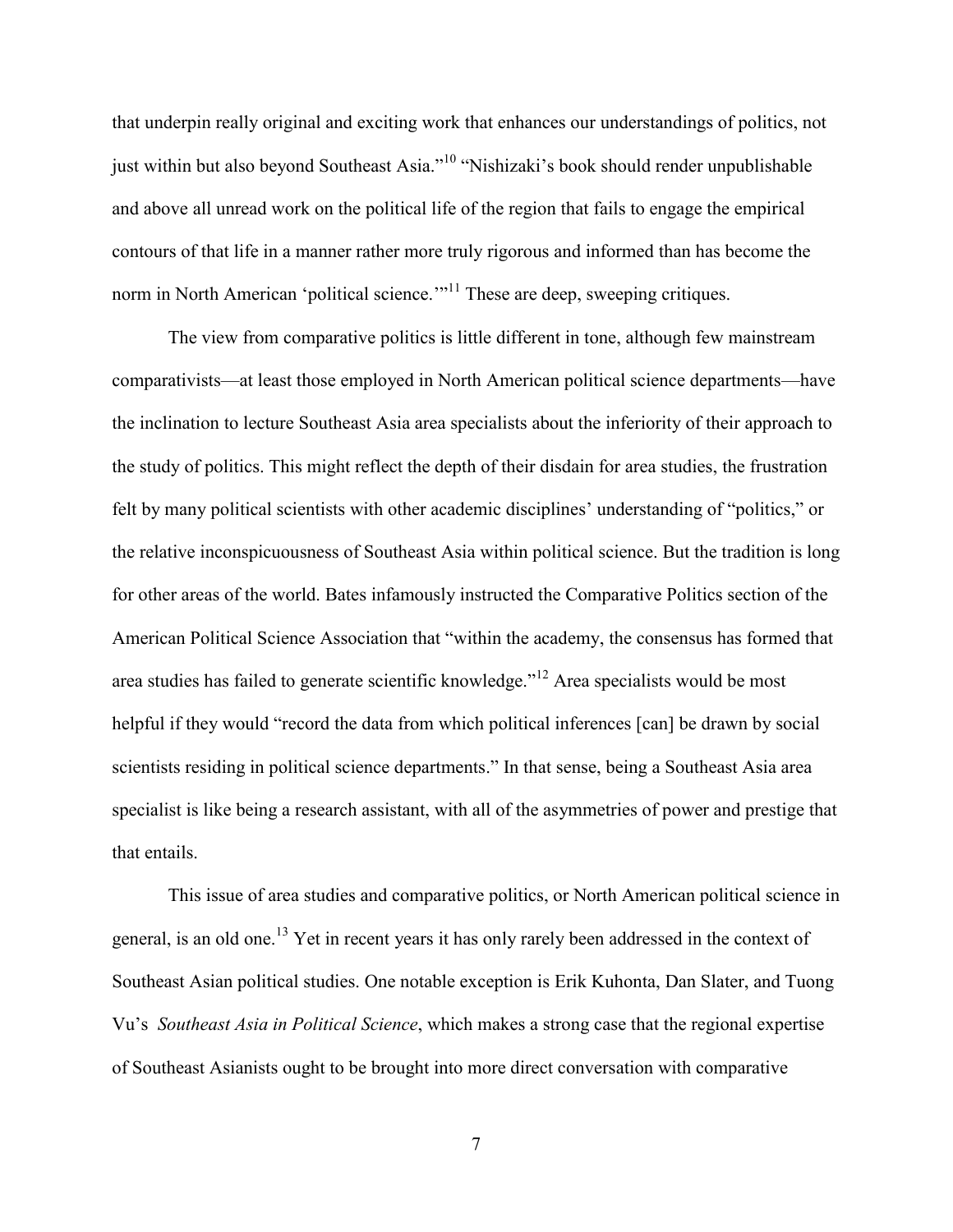politics, in service of the intellectual goals of the latter: knowledge cumulation, theory building, and so forth.<sup>14</sup> The volume was well received by young Southeast Asianists employed in American political science departments,<sup>15</sup> who are perhaps not as animated by a perceived areavs.-discipline battle as their immediate predecessors were. Yet when the *Journal of East Asian Studies* brought together representatives of mainstream comparative politics and mainstream Southeast Asian area studies for a roundtable discussion of the volume, it was curtly dismissed by both.<sup>16</sup>

#### **Southeast Asia in Context**

It should by now be clear that at least two different kinds of Southeast Asian political studies exist, and that they have different standards and expectations for high-quality research on the politics of Southeast Asia. Each demands a "contextualized" Southeast Asian political studies, yet disagrees about what that would entail. It might mean a focus on what Ruth McVey meant by "context sensitive"<sup>17</sup> research on Southeast Asian polities as "local-level linguistic and other locally-grounded knowledge and expertise."<sup>18</sup> Or it might mean placing Southeast Asian political phenomena in relation to comparable phenomena across or beyond the region, which is the meaning that Victor Lieberman conjures with the subtitle of *Strange Parallels*: "*Southeast Asia in Global Context*." <sup>19</sup> The former is best understood as "unit context," and the latter as "population context."<sup>20</sup>

Unit context calls attention to the features of a case with a focus on understanding how they give it meaning. To illustrate, I return to Yoshinori Nishizaki's study of politics in Suphanburi, which has been held to be exemplary of the importance of unit context. Do voters in Suphanburi conceive of their support for Banharn Silpa-archa in terms of the material benefits that they expect to receive (as a pluralist or clientelist analysis would suggest), or in "collective"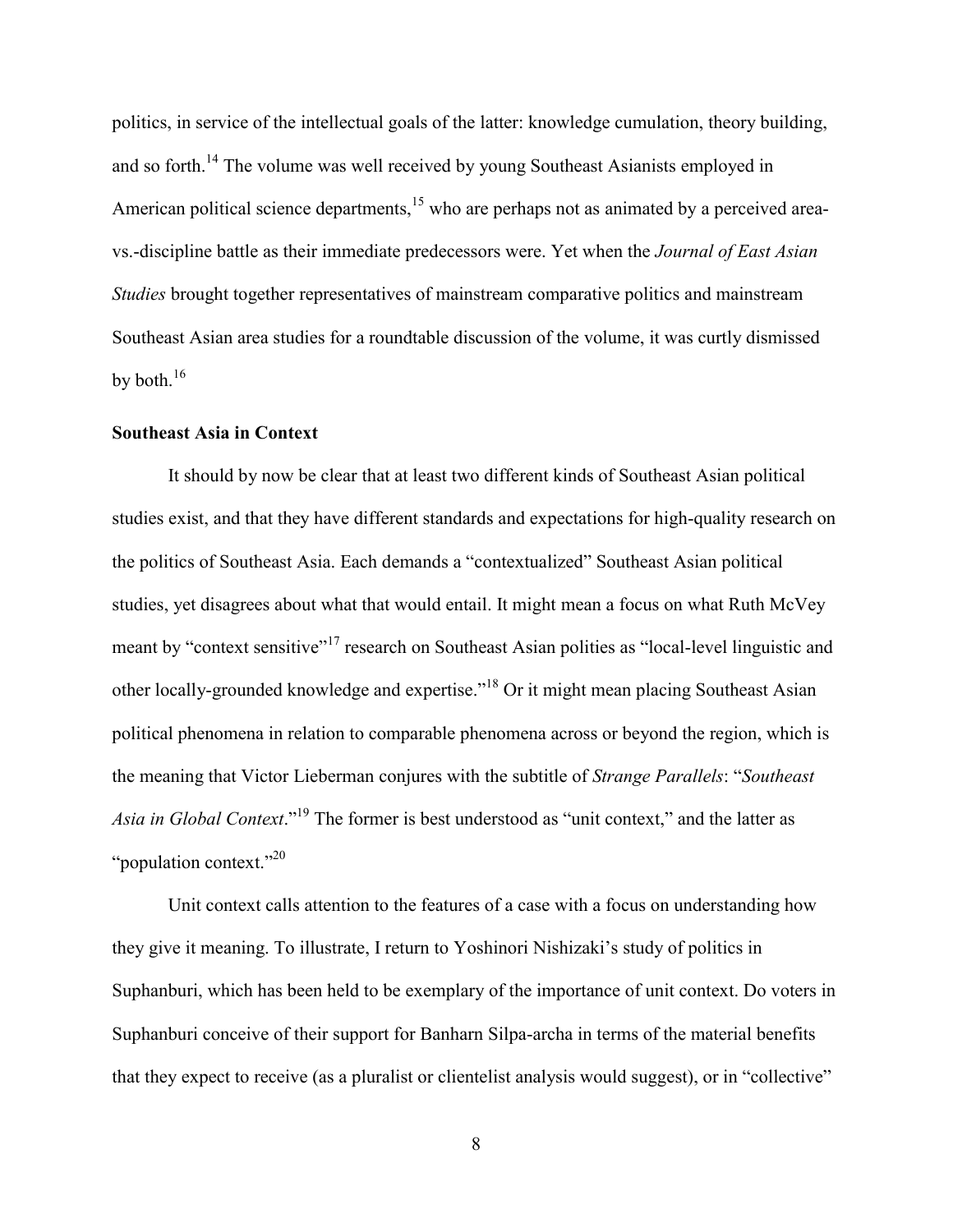and "ideational" terms?<sup>21</sup> Scholars who do not have the language skills or field experience to spend time reading, conversing with actual people, and understanding the Suphanburi voter in his or her social and political milieu will almost certainly conclude that s/he simply votes for a patron to obtain selective benefits, in much the same fashion as political scientists have come to expect in Phnom Penh, Dakar, Calabria, or Newark. Contextually sensitive research reveals that the analogy that licenses the comparison between the Suphanburi voter and the Newark voter is a false one. That conclusion is simply unavailable to the comparativist unless s/he stops thinking about the Suphanburi voter as just one more exchangeable voter in one more corrupt democracy.

By population context I mean the wider collection of entities of which a case can be thought of as more or less representative. Describing state capitalism in post-communist Vietnam gives rise to comparisons with other state capitalist economies in the post-communist world, which may plausibly include Laos, the People's Republic of China, and Russia, to name just a few. Whether or not these are proper comparisons depends on the particular definitions of "postcommunist world" and "state capitalism," which are theoretical statements which might be inspired by particular cases but which ultimately exist independently of them. Population context for comparative research forces the scholar to look beyond the motivating case, event, or phenomenon for theoretical insights, on the assumption that this will reveal the extent to which it is representative, and thereby what features require further study or elaboration. Understood this way, no case study is itself valuable without an exposition of how it fits into some broader population, and that broader population is probably not restricted to "the states of Southeast Asia." In fact, population context almost certainly requires comparisons *outside* of Southeast Asia. Thus, the admonition to graduate students in political methodology classes to explain *what is your case a case of*, and exhaustive treatments of the possible kinds of case studies, always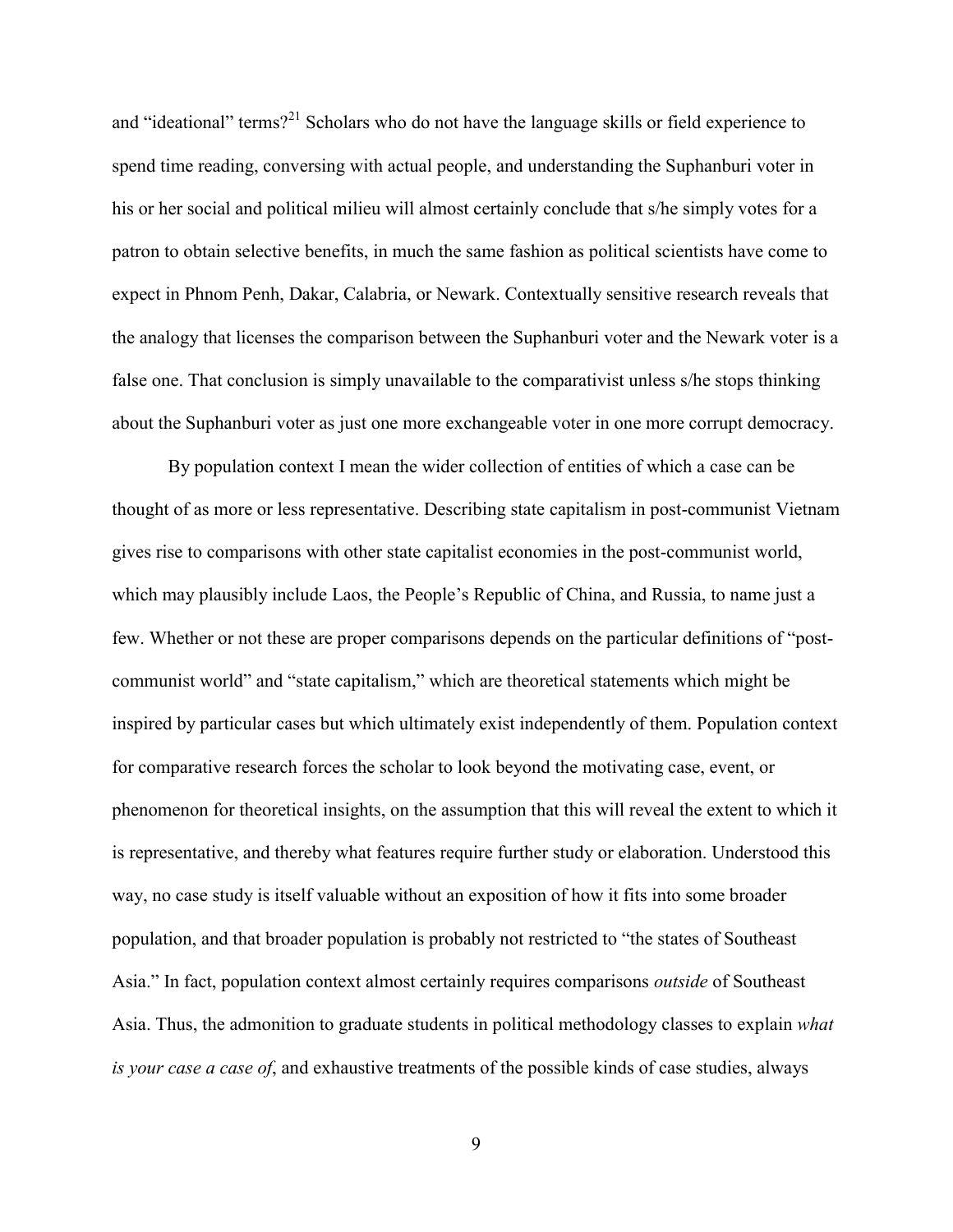defined in terms of the relationship between the unit and the population: "typical," "deviant," "most-similar," and so forth. $^{22}$ 

There is, then, a tension between context as the features of a case, and context as the population from which a unit is drawn. Both are ways to give an object of study meaning, but one starts with an assumption of comparability across cases and the other of incomparability across cases. These are assumptions about *unit homogeneity*, or the degree to which entities in the social world form natural kinds. Comparative politics as a discipline—as practiced in most North American political science departments—is predicated on the idea that the unit homogeneity assumption is tenable for many interesting political phenomena. To continue the running example, Vietnam and China are both instances state capitalism—and the fact that the two countries fall into different area councils in the Association for Asian Studies is, naturally, irrelevant. Scholars of Southeast Asian politics who adopt the discipline's mainstream approach are making this claim. I will argue in the conclusion to this essay that area focused Southeast Asianists do not strictly believe that all comparisons are impossible, but the starting point for Southeast Asian area studies is that for broad classes of political phenomena, the unit homogeneity assumption is not tenable. More is obscured than revealed by labeling China and Vietnam as two cases of state capitalism.

## *Context as Methodology, Epistemology, or Discipline?*

With context understood as a statement about a case and its features or a unit in relation to a population, it follows that there is no inherent connection between unit context or population context, on the one hand, and qualitative or quantitative research, on the other. This remains a central misunderstanding for some Southeast Asianists. There are certain affinities between quantitative analysis and population context in Southeast Asian studies, but only when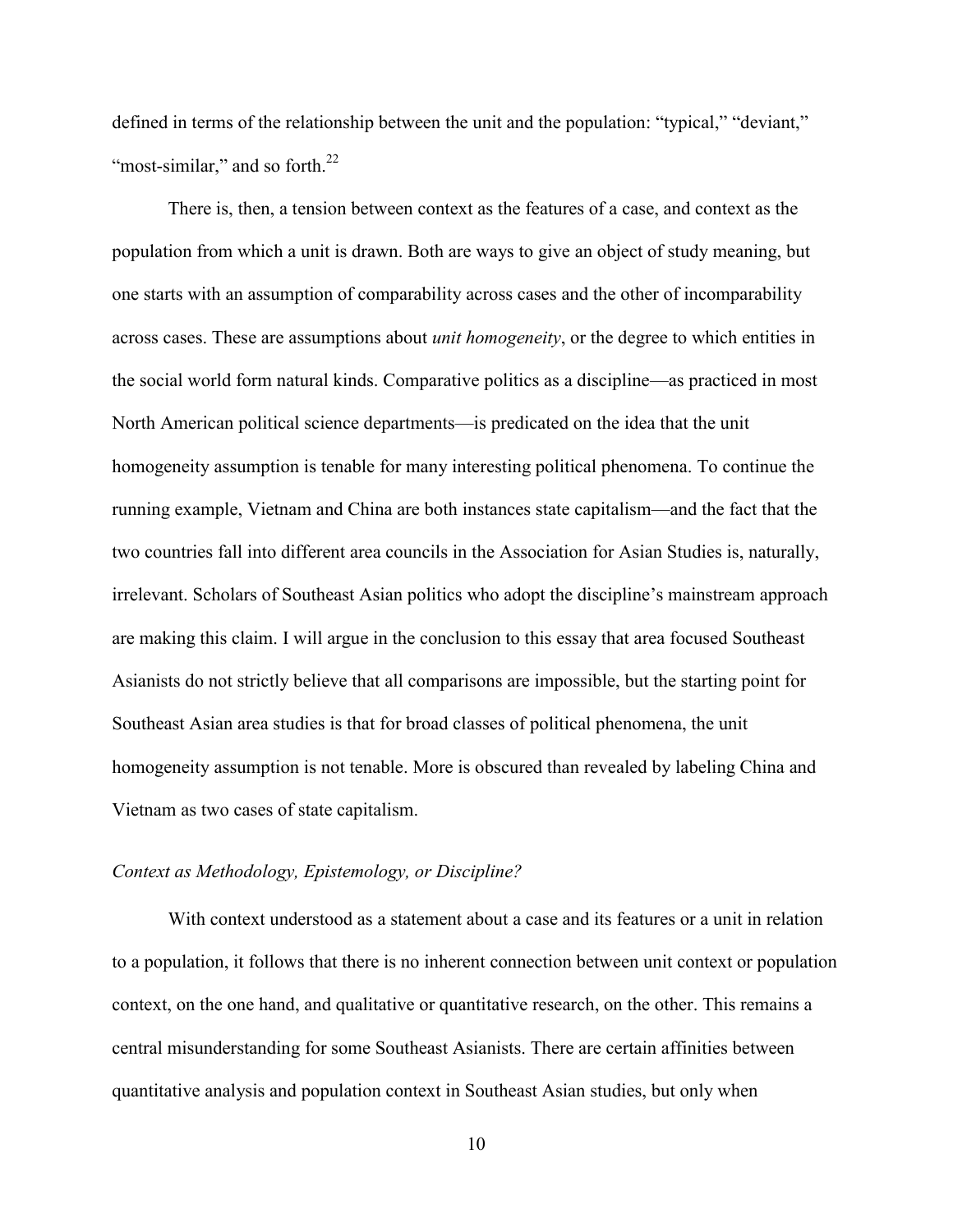quantitative analysis is done in the service of cross-unit comparison. Affinities between qualitative analysis and unit context also exist, but small-*n* comparative research in which two or more are studied intensively is best understood as an example of research that prioritizes population context rather than unit context. Likewise, mainstream comparative politics done by political scientists employed in North American political science departments often adopts a quantitative toolkit in research that focuses on unit context. Close attention to these issues reveals that the two understandings of context cut across disciplinary lines.

My argument that methodology and discipline have no intrinsic relationship to context sensitivity, however it is defined, proceeds by example. We start with population context and qualitative methods. Recent examples of cross-national work by Southeast Asia scholars which relies primarily or exclusively on qualitative evidence to develop broader theoretical arguments include works by Vince Boudreau, Rick Doner, Erik Kuhonta, Andew MacIntyre, Eddy Malesky, Dan Slater, Ben Smith, Tuong Vu, and my own work on the political economy of regime change.<sup>23</sup> Other examples are easily uncovered. In each, we find one or more Southeast Asian countries employed as a case, and compared against one or more countries within Southeast Asia (Boudreau, Kuhonta, MacIntyre, Slater), outside of Southeast Asia (Malesky et al., Smith), or both (Doner, Pepinsky, Vu). Each work makes the specific argument that Southeast Asian cases are useful as instances of general political phenomena for which cross-unit comparisons are both possible and useful. While quantitative analyses appear in some of these works, their central empirical strategies are qualitative. Contextual understanding of Southeast Asian case material in these works comes just as much from searching for comparisons as it does from exploring the distinctiveness of a particular case. There is nothing unique to political science in this regard: important contributions to Southeast Asian political studies from other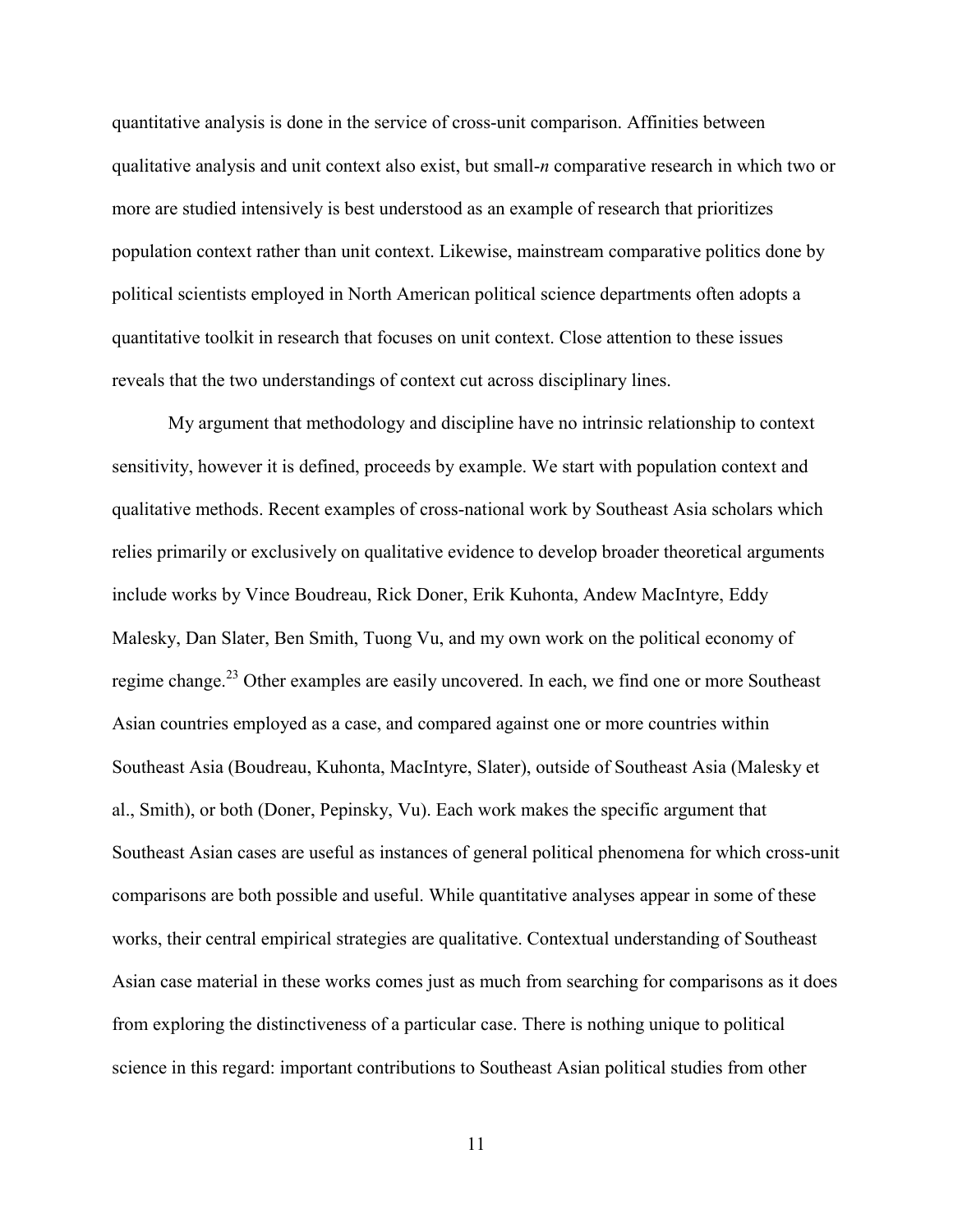disciplines, like history and anthropology, are frequently comparative in nature, and embrace what I have called population context. $24$ 

These examples reveal how qualitative analysis coexists with population context. But while readers of Kuhonta et al. will no doubt find these points familiar, it is perhaps less well understood that political scientists working in the comparative politics mainstream have long used quantitative tools to make inferences about unit context. This, of course, is the essence of American politics as a subfield in political science (where the unit is the United States), but for many Southeast Asianists working on political topics, cross-unit comparisons outside of a particular Southeast Asian country or subnational unit are frequently only suggestive, and to rest on assumptions about unit homogeneity that are known to be untestable. Rather, the goal is to understand a particular feature of politics somewhere in the region. This is the strategy in my own research with Bill Liddle and Saiful Mujani on Islamist party ideology in democratic Indonesia.<sup>25</sup> Our goal is to understand the role that Islamist party ideologies, rather than the other platforms that parties offer, influence voting behavior. We answer this question by embedding experiments within nationally representative public opinion surveys in Indonesia. Of course, deploying this methodology required us to grapple with the unique features of politics and voting in democratic Indonesia, further demonstrating of the essential role that unit context plays in carrying out what is a quantitative research project. While our article is framed as a way to study questions that matter for Islamic politics anywhere, we offer only tentative generalizations beyond the Indonesian case.

There are now many Southeast Asianists who possess both regional expertise and quantitative skills, and use both to understand one case and its features.<sup>26</sup> Other projects marry quantitative evidence about unit context with cross-unit inferences about population context, best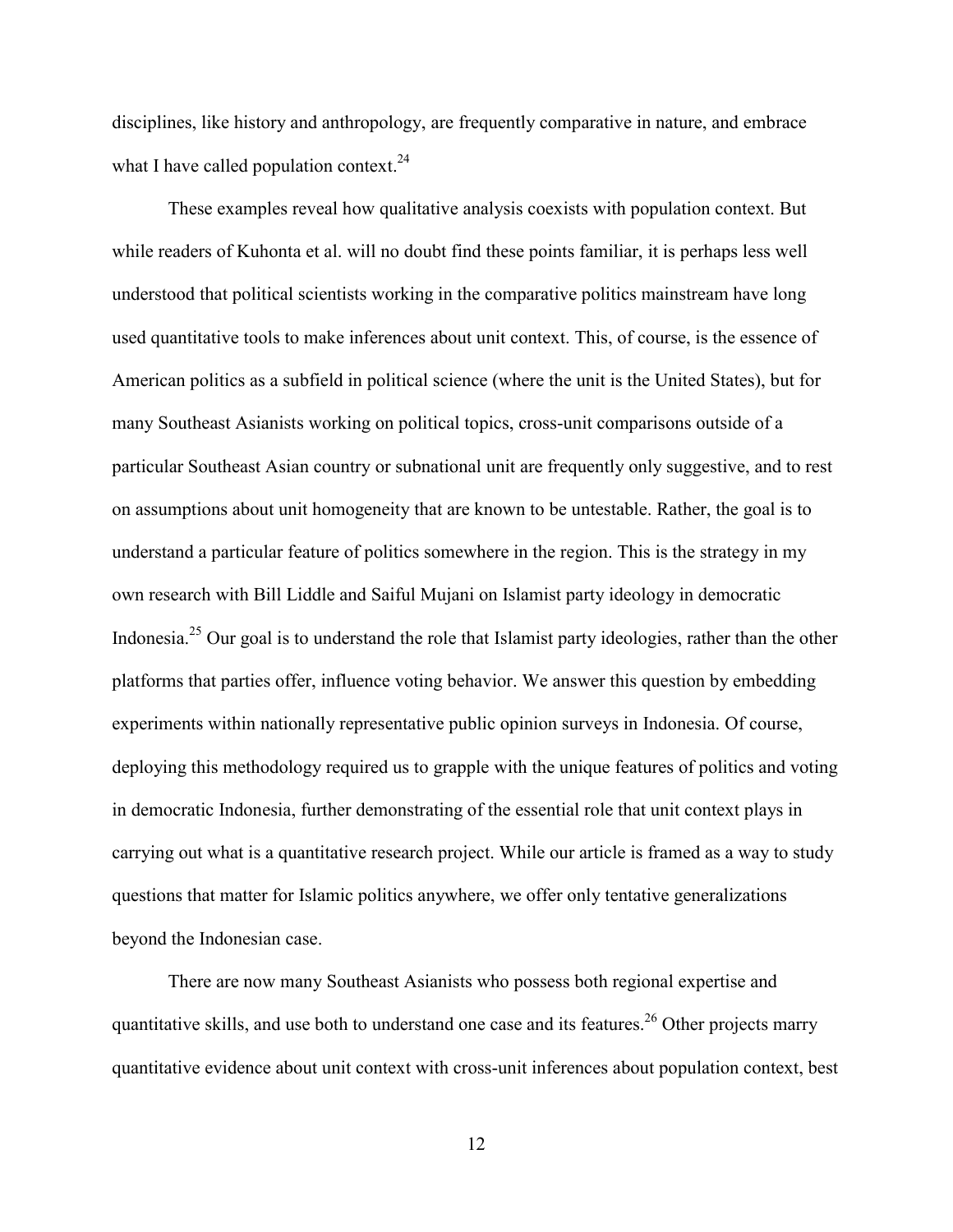exemplified by Allen Hicken's comparative study of electoral rules and party competition in Thailand and the Philippines.<sup>27</sup> By the same token, even historians focused on understanding the specific features of a case can use tools which are amenable to a quantitative interpretation, although they are usually not consciously given one by their authors. One example which suffices to demonstrate this point is Ben Kiernan's study of Democratic Kampuchea, a landmark contribution to Southeast Asian political studies.<sup>28</sup> He produces an estimate of the death tolls for various types of Cambodians during the 1975-1979 period, part of which I reproduce as [Table 1.](#page-29-0)

# \*\*\* [Table 1](#page-29-0) here \*\*\*

The purpose of these data is to describe the features of the Pol Pot regime which allow us to understand the logic of genocide in that country. This is unit context: Kiernan is not interested (at least, not in this book) in comparing the Cambodian genocide to anything else, but rather in delving deeply into one case to understand genocide in the Cambodian context. Yet although these data are estimates—and they are certainly contested<sup>29</sup>—they are quantitative nevertheless, and one use them to test various hypotheses, such as the hypothesis urban Vietnamese and urban Khmer died at equivalent rates, or that Rural Khmer and Rural Lao died at equivalent rates.

#### \*\*\* [Table 2](#page-30-0) here \*\*\*

Such calculations are clearly unnecessary for inferring that non-Khmers were disproportionately victimized in Democratic Kampuchea, especially given the evidence presented in the preceding 450 pages of Kiernan's book. The point is that there is nothing inherently qualitative or antipositivist in the type of research which case-focused scholars of Southeast Asian politics conduct. And of course, when Kiernan widens his lens to study genocide in the comparative context, he looks beyond Southeast Asia to cases from around the world.<sup>30</sup>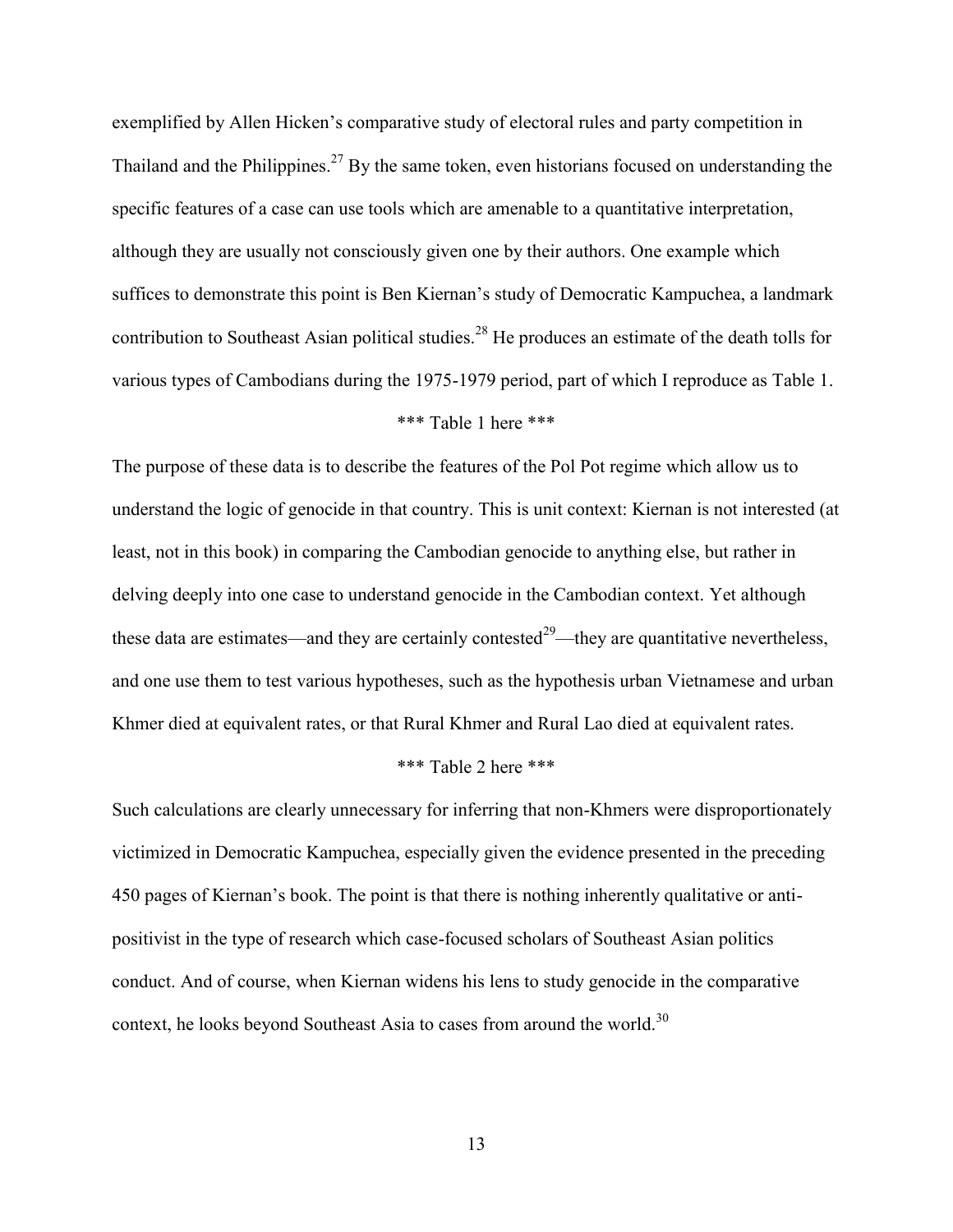## *Context as Ontology*

If context does not correspond to either methodology or discipline, on what basis do we distinguish between unit context and population context as organizing principles for Southeast Asian political studies? The answer follows from the definition of unit homogeneity as the assumption that various entities in the social world form natural kinds. This is an assumption about ontology, or the nature of entities or categories. Clarifying this point has the benefit of identifying the stakes in the debates between various scholarly communities in political science and area studies.

The first implication of unit homogeneity as the fundamental distinction between area studies and comparative politics approaches to Southeast Asian political studies is the one addressed above: Disagreements about unit homogeneity are not disagreements about methodology or discipline. Understanding the essential role of unit homogeneity in defining different scholarly communities also helps to translate area studies concerns into the language of comparative politics. One misconception held by some comparativists is that objections to unit homogeneity assumptions are ultimately unsustainable because comparativists can always rescue their assumptions by placing bounds or scope conditions on their propositions. Continuing with the comparison between voters in Suphanburi and Newark, one might argue that of course Suphanburi voters are different from Newark voters, but the differences between them are knowable. In fact, the fact that they are different is what makes the comparison between the two a fruitful exercise, for it allows the researcher to study how contextual factors affect them. In this way, the comparativist reformulates the criticism of the two units as incomparable into a research question about the effects of context.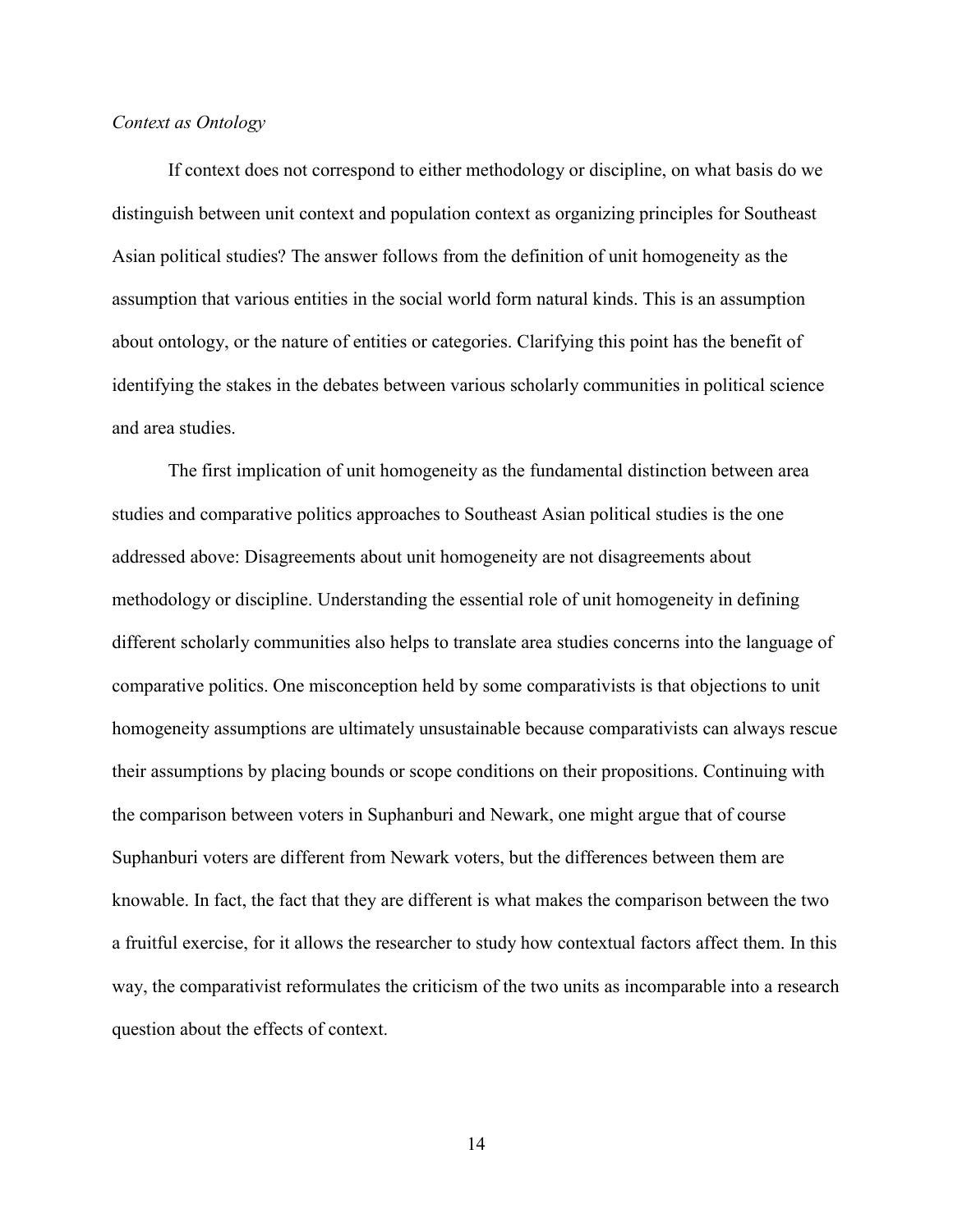There are two reasons why this response is inadequate. One is that the differences between the two entities being compared (here, the Suphanburi voter and the Newark voter) may not be knowable absent the very sort of attention to unit context that the area specialist considers essential. To know what contextual factor or factors distinguish politics in Suphanburi from politics in Newark, the scholar must understand Suphanburi (and Newark as well). This is the logic of McCargo's statement that "comparative approaches are of limited utility, unless we first know what we are comparing."<sup>31</sup> Population context is fine, but it is subordinate to unit context, which must come first, and understanding unit context in one case is so difficult as to preclude such comparisons.

The second reason why comparative approaches cannot overcome any claim of unit heterogeneity is that while units may be homogeneous, the *effects* of the contextual factors which explain the differences across cases may be heterogeneous. Some factor such as "class structure" may account for the differences between Suphanburi voters and Newark voters, but one might also argue that the effect of class structure is itself conditional on another factor such as "ethnic relations." If this is true, a comparative project requires, at minimum, four cases, not two, in order to identify these effects. Add further the possibility that political agency, institutional rules, center-region dynamics, local history, position in the global economy, and so forth also condition the effects of both class structure and ethnic relations. If these factors all jointly interact, then at minimum this requires a sample size of  $N = 2<sup>K</sup>$  observations (where *K* is the number of causal factors being entertained) to identify how contextual factors affect voting in corrupt democracies.<sup>32</sup> In other words, if the area specialist is right that context matters in complex ways that cannot be reduced to the additive effectives of small numbers of independent variables (colorfully describe by Abbott as "general linear reality"), $^{33}$  it is unlikely that any population in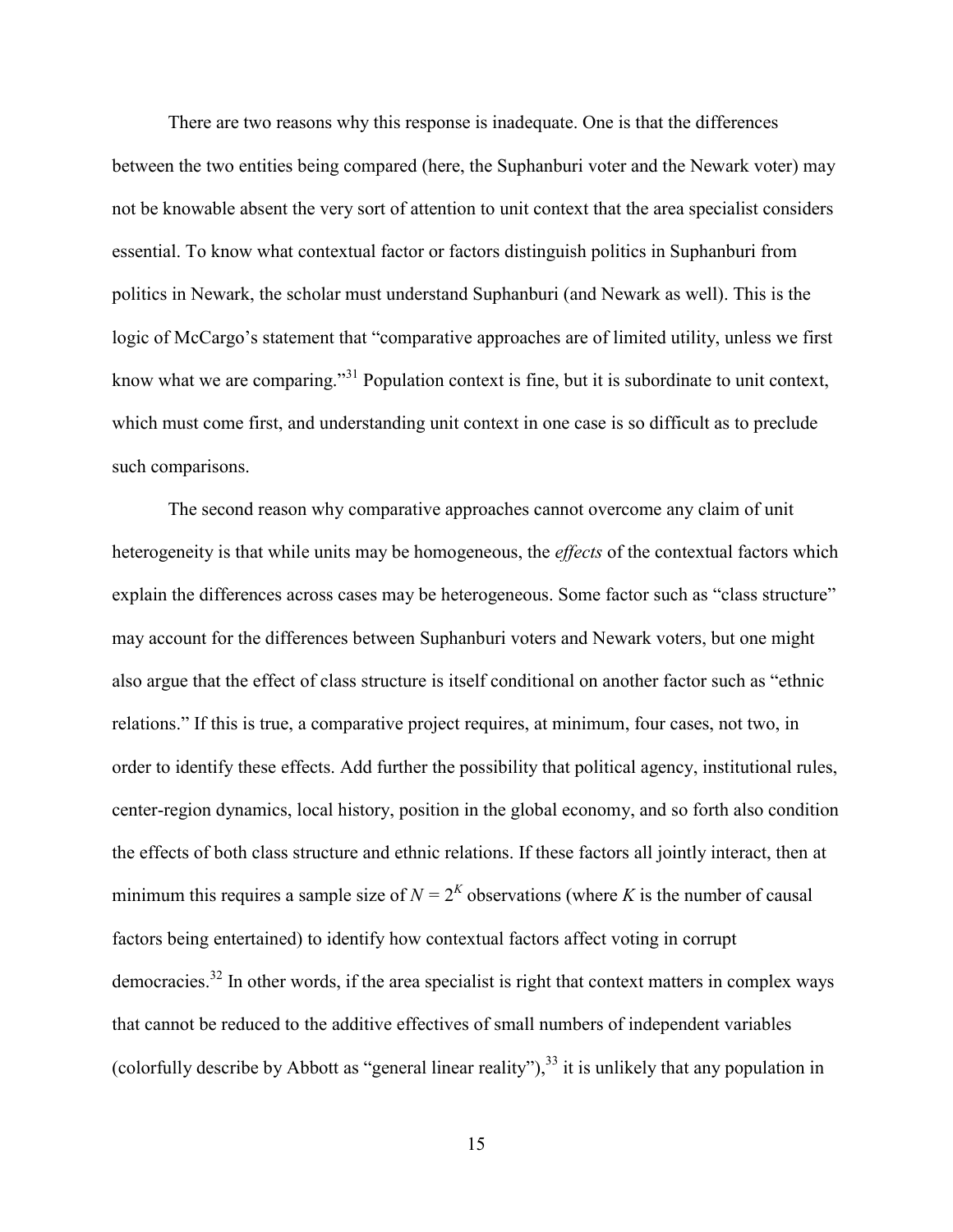the social world is large enough to evaluate contextual effects using any strategy based on crossunit comparison.<sup>34</sup>

Understanding context as ontology, and dependent on (1) assumptions about the kinds of entities that exist in the world and (2) the causal complexity of the theoretical propositions under consideration, therefore helps to focus debates between various traditions in Southeast Asian political studies on the issues that should really animate them. While this essay motivated its discussion of context by contrasting the positions of mainstream area studies and comparative politics, this should be understood as a poor shorthand for what are in fact much more substantial divides across disciplines, methodologies, and approaches.

#### **Implications for Southeast Asian Political Studies**

Why does any of this matter? On a purely personal note, I believe that it should matter to conscientious scholars of Southeast Asian politics because many of us find ourselves engaging with disparate academic communities at various points in our careers. Ours is an interdisciplinary field. We present our work to political scientists, area specialists, and to audiences comprised of anthropologists, historians and others who may share with us nothing more than a common interest in a region of the world. Those of us who do not engage across disciplines and communities should do so. Accordingly, we should understand how different communities understand context, yet in my case, my own academic training lacked any serious engagement with the Southeast Asian area studies community aside from my language classes. I was not encouraged to take seriously the position that unit context is fundamentally important for Southeast Asian political studies. To the extent that I was, it was from the comparativists' perspective, which elided internal debates within political science about qualitative versus quantitative methods with the question about placing Southeast Asian politics within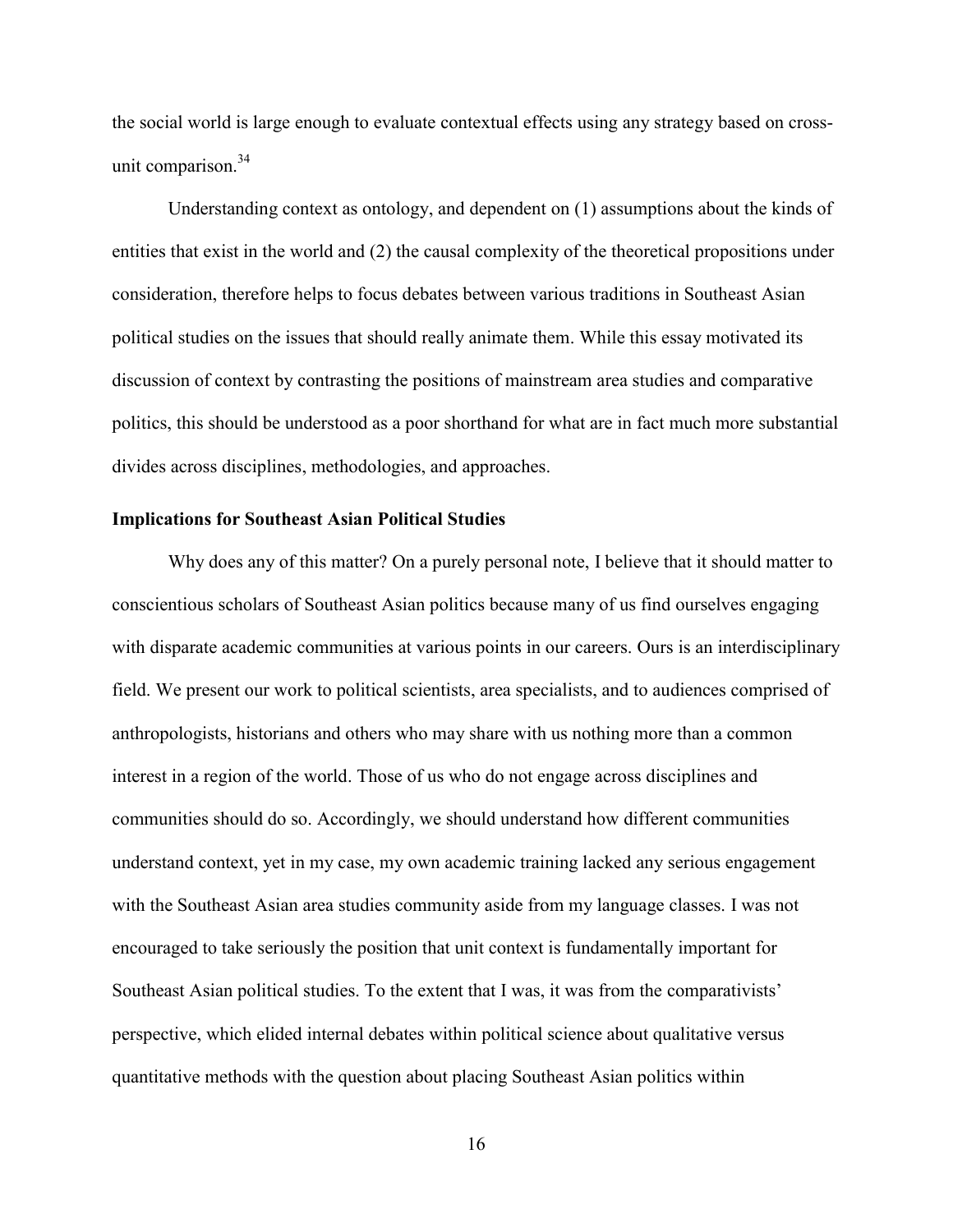comparative politics. I believe now that that discussion misses the point about what unit context means for many working in the area studies tradition. And as I have argued here, unit context as a fundamental concern cannot be dismissed out of hand.

Some scholars are today attempting to bypass the traditional distinction between unit context and population context by conceiving of the various features of a case (the unit context concern) in terms of their own population at a lower unit of analysis. This is what Snyder calls "scaling down,"<sup>35</sup> and it opens the door for a rapprochement of sorts between comparativists and those who prioritize unit context. The case is, say, Indonesia in the post-New Order era, but to give it context one looks at various subnational populations: provinces, districts, voters, movements, institutions, and so forth. Each province or voter or movement is understood as representing a broader phenomenon *within* Indonesia. Getting the unit context right for the Indonesian case means getting the population context right for the subnational units that constitute Indonesia. In Indonesian political studies alone, recent exemplars include works by Jacques Bertrand, Ehito Kimura, John Sidel, and Christian von Luebke.<sup>36</sup> Each work here leverages variation across some family of comparable entities within Indonesia in order to say something about Indonesia itself.

Another way that Southeast Asian political studies may embrace both population context and unit context is by using knowledge of the features of a case to define the extent to which inferences can be generalized beyond that case. The new focus on internal validity in comparative politics is well-suited to unit context, and is an area in which local knowledge and understanding is instrumental for research design. Malesky, for, example, makes a strong case for the affinity between case-specific knowledge and program evaluation methodologies drawn from the new development economics. <sup>37</sup> In response, critics of the new focus on *internal* validity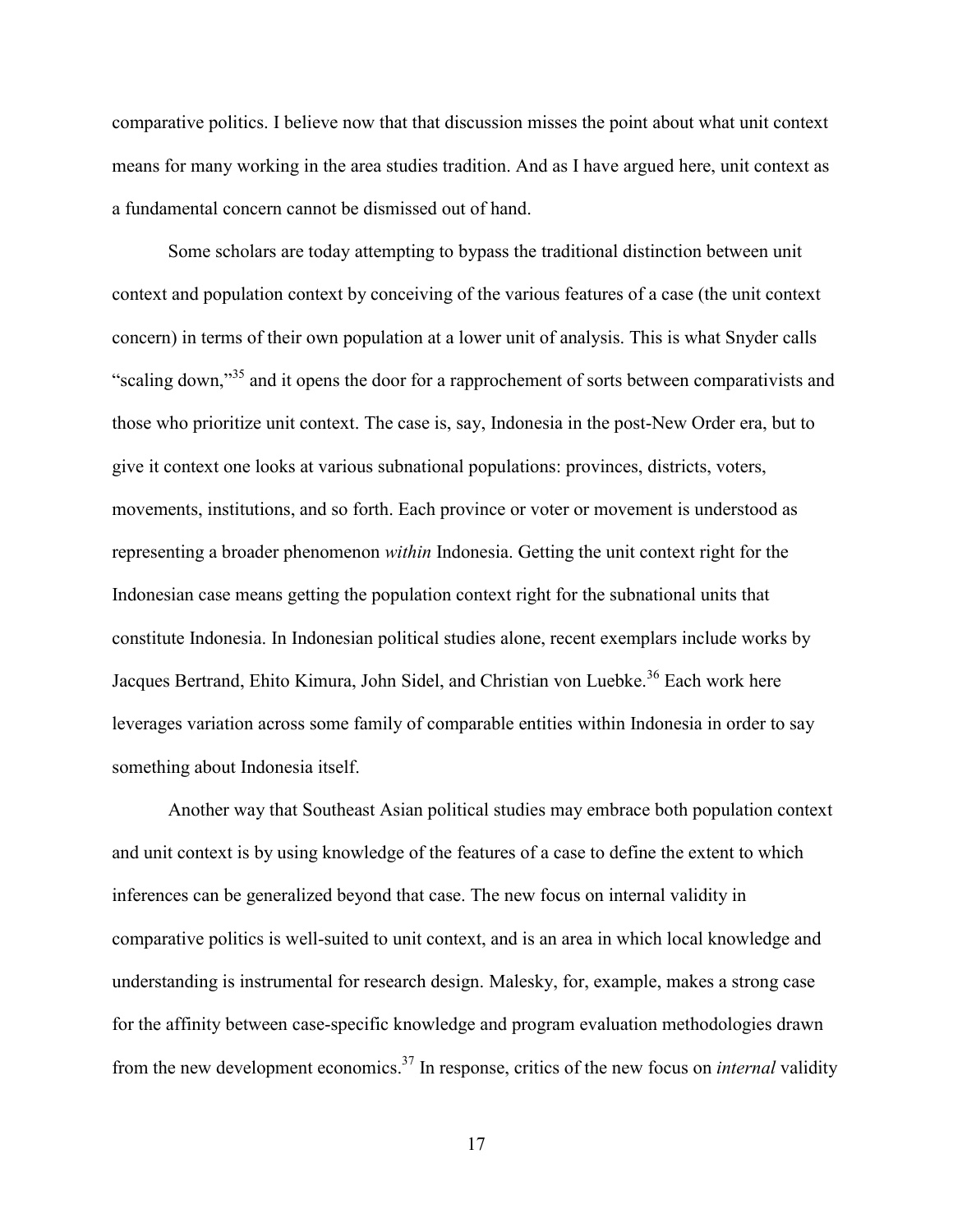have begun to worry about *external* validity. Why should we believe that the findings from a study of Vietnamese legislators in the 2000s apply to Mexican legislators in the 1980s? Should we assume that authoritarian legislatures are all comparable? Answering these questions requires an understanding of what might make legislative behavior in Vietnam different. Here, unit context helps to researchers to think about whether the unit homogeneity assumption will be tenable for other comparative cases, within or outside of Southeast Asia, which is fully consonant with McCargo's point that "comparative approaches are of limited utility, unless we first know what we are comparing."<sup>38</sup>

However, while scholars of Southeast Asian politics can combine unit context and population context in various ways to enhance our understanding of politics in the region and beyond, and which facilitate productive dialogue across disciplines and approaches, there are some foundational disagreements between unit-focused research and population focusedresearch that are irresolvable. Faced with any research question, it is not possible definitively to conclude *ex ante* that the unit homogeneity assumption is tenable or not. John Gerring is worth quoting at some length on this:

Whether to strive for breadth or depth is not a question that can be answered in any definitive way…Indeed, arguments about the "contextual sensitivity" of case studies are perhaps more precisely (and fairly) understood as arguments about depth and breadth. The case study researcher who feels that cross-case research on a topic is insensitive to context is usually not arguing that nothing at all is consistent across the chosen cases. Rather, the case study researcher's complaint is that much more could be said—accurately—about the phenomenon in question with a reduction in inferential scope...Case study research is often lauded for its holistic approach to the study of social phenomena in which behavior is observed in natural settings. Cross-case research, by contrast, is criticized for its construction of artificial research designs that decontextualize the realm of social behavior by employing abstract variables that seem to bear little relationship to the phenomena of interest. These associated congratulations and critiques may be understood as a conscious choice on the part of case study researchers to privilege depth over breadth. $39$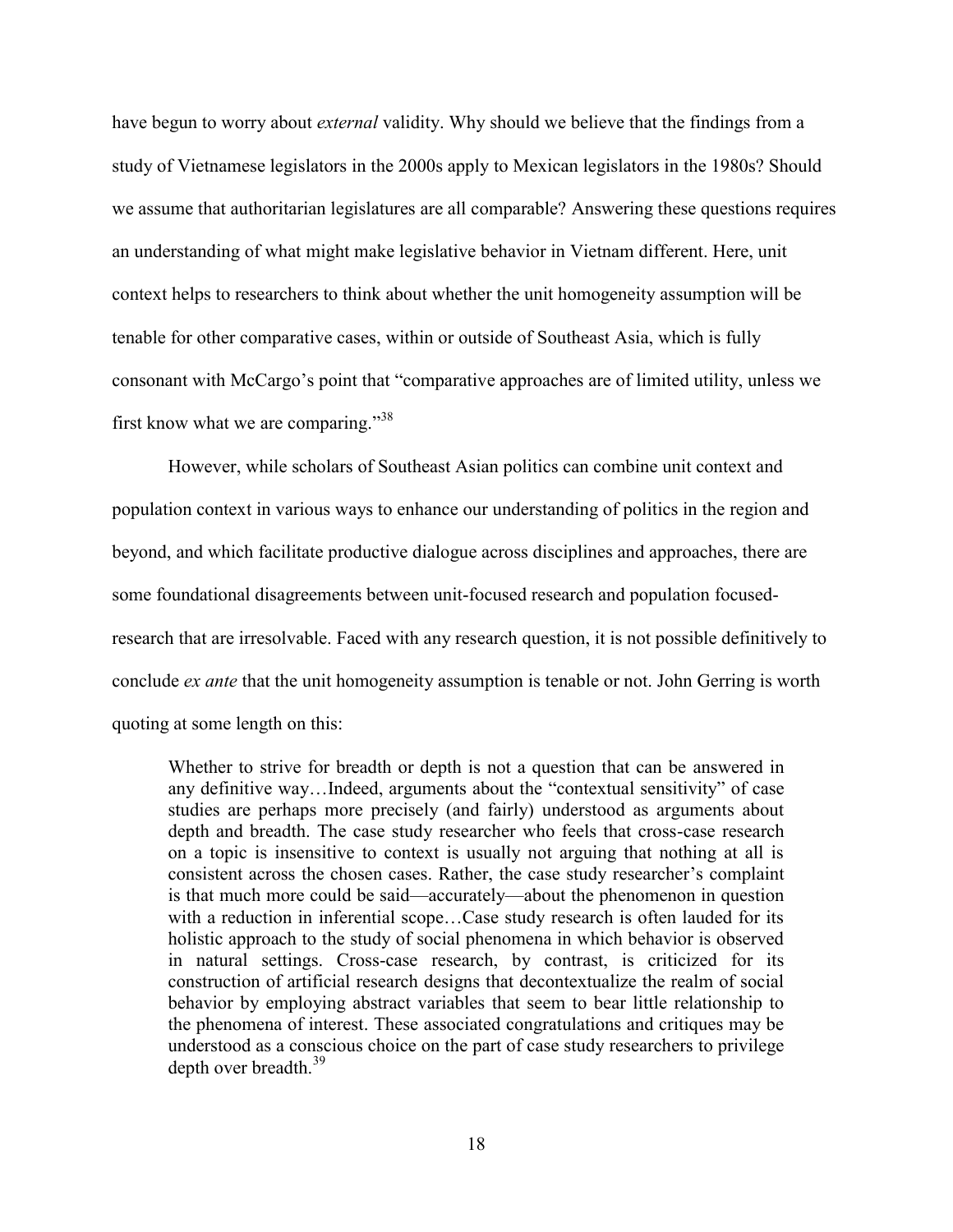A more pointed way of making Gerring's point would be to observe that the decision to favor depth (or unit context) or breadth (or population context) comes not from any deductive result about the superiority of either, but instead from whatever the researcher finds most interesting. The choice may rest on preferences and tastes, or instincts, or biases.

Of course, it is still possible to maintain that context should mean only unit context. Consider how one would demonstrate otherwise. To do that, one would have to show that none of the features which might make a case unique are actually unique. That can only be done with complete knowledge of that case and of every other case to which it might be compared. Both mastery of unit context *and* mastery of population context are required to determine that one is unnecessary. Of course, that also prevents us from dismissing the competing position that context should only mean population context. We are then left with the conclusion that there is no foundational reason to believe that population context or unit context is the "correct" or "superior" context, or that in any research situation we can ever prove that the unit homogeneity assumption is tenable or not.

At this point I might conclude by issuing one of two platitudes. I might write that both population context and unit context are important, so scholars should master both. I might also write that both population context and unit context are important, but that real conversation between the two is impossible, so the two scholarly communities should resign themselves to coexisting, each believing itself to represent the Great Tradition—the civilized, enduring, and high status core—of Southeast Asian political studies. However, in the spirit of debate, I want to conclude with the claim that population context ought to be the main organizing framework for a globally-relevant and publically-engaged Southeast Asian political studies. For many topics, this will require scholars to embrace comparisons from outside of Southeast Asia. The cost of such a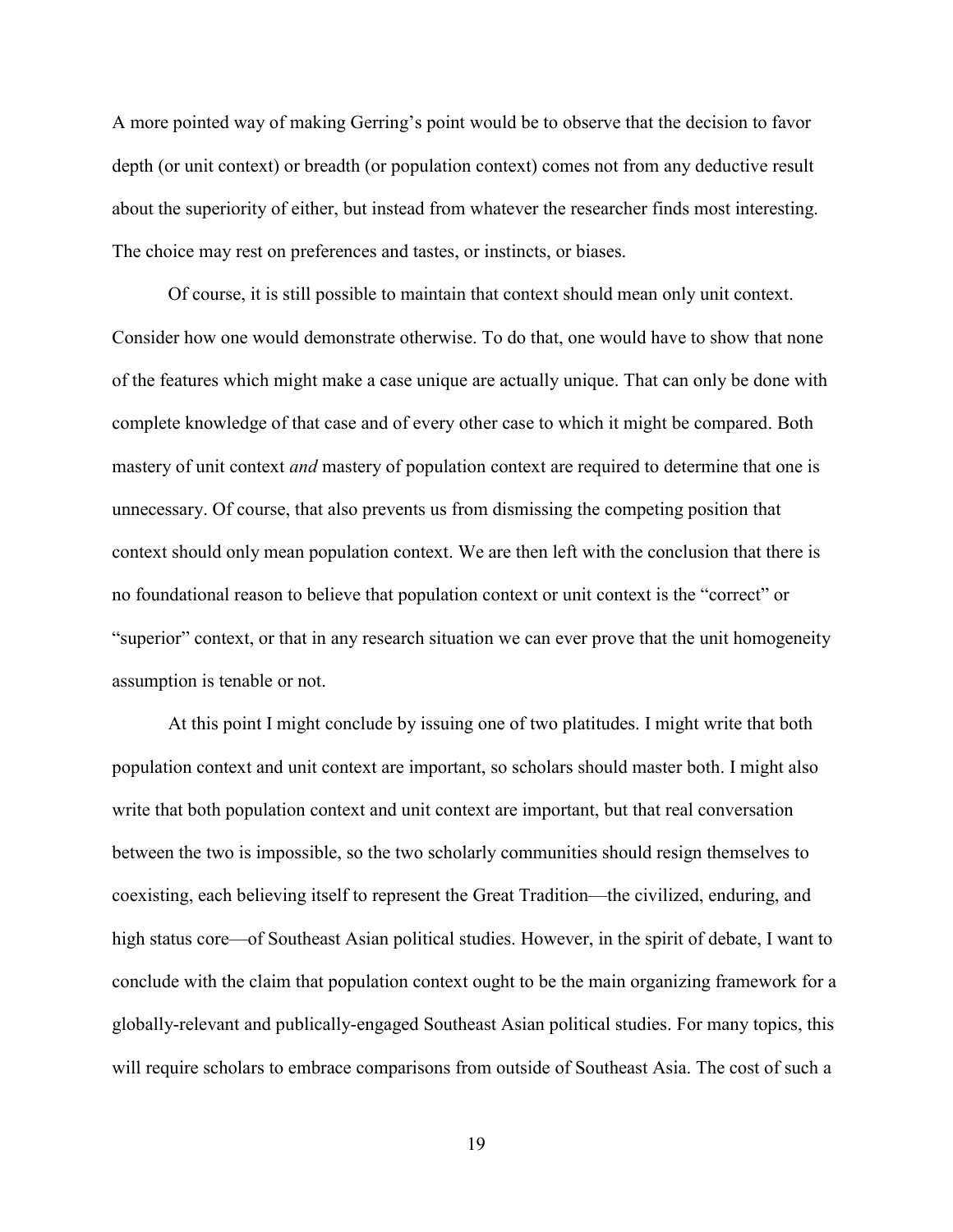move may be a further dilution of Southeast Asia as a distinct object of study, but this will produce a much richer analysis that reflects the true interdisciplinary of Southeast Asian political studies and the complex interactions between the region and the world. For reasons just noted, I cannot defend this argument from any foundational position; however, I can defend it from a practical one. I do not believe that even the most ardent defenders of context sensitivity as focusing exclusively on cases and their features truly believe in the distinctiveness of anything in Southeast Asian political studies. If they do, it is because they have not thought very hard about the issues raised here.

There are three reasons why I advance this argument. First, it is simply a feature of social research that all observation is theory-laden. One may hope that one's research is unaffected by biases and baggage, so that the unique and important features of a case reveal themselves, but this can be no more than an aspiration. Comparative insights—imply some sense of population context—are always present, even in the most careful and contextually sensitive historical or ethnographic work. It is better to admit this than to pretend otherwise.

Second, even what seem like single-unit studies are often implicitly comparative. Consider historical approaches to the state in Southeast Asia. Single-country historical works by authors such as Benedict Anderson on Indonesia and Mary Callahan and Robert Taylor on Burma are deeply sensitive to unit context.<sup>40</sup> But the presumption that one can find—or even ought to look for—continuities or disjunctures between the colonial state and the post-colonial state rests on the idea that they are two instances of some entity called the state. This entails the existence of a population of comparable units (here, "states"). If not, continuities would be impossible, and disjunctures would be obvious. The practice of using comparison to gain inferential leverage is almost impossible to escape, even in the most sensitive area-focused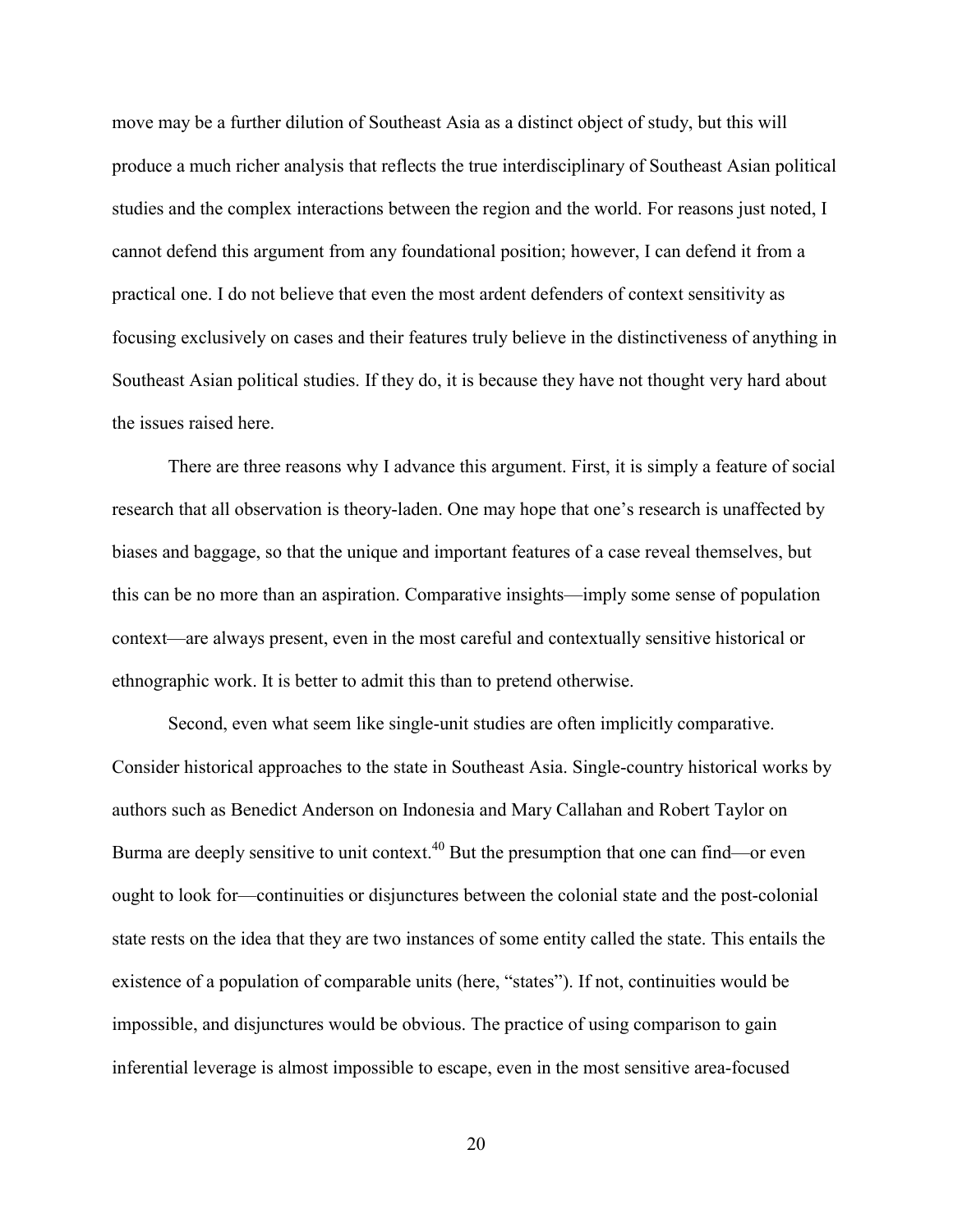political research. There is no reason to believe that these sorts of temporal comparisons are always and everywhere less objectionable than the more explicitly comparative cross-national comparisons that are now familiar in comparative politics. Both rely on an untestable assumption of unit homogeneity, an assumption which is made because it is *useful for generating insight*.

Finally, as a matter of practice, area specialists routinely suggest that generalization across cases is a valid goal in their own research. Nishizaki, who suggests that insights from Suphanburi might be fruitfully applied elsewhere despite his impatience with North American political science, is typical.<sup>41</sup> It is no accident that in the interdisciplinary field of Southeast Asian political studies, the most lauded works of social science by scholars employed in political science departments are comparative works (here I am thinking of Anderson and James Scott). They compared both within Southeast Asia and outside of it, and that is why their work is so celebrated as basic research by Southeast Asianists and non-Southeast Asianists alike. My reading of the many disciplines of Southeast Asian political studies is that unit context, even for devoted area specialists, really does come at the service of population context.

I conclude, therefore, that the argument that unit context is distinct from and superior to the comparative endeavor is a mistake. Many scholars conducting basic research on Southeast Asian politics prefer to delve into unit context rather than to make comparisons explicit, and that is fine. But I believe that work will never have the reach (either across disciplines or within them) that it could have, and I do not believe that this is because these scholars are indifferent to what others might learn from them. As we enter the seventh decade of modern Southeast Asian political studies, comparativists must be cognizant of the real political insights that research on particular cases and their features can provide, and the theoretical and conceptual baggage that comes along with the unit homogeneity assumption. At the same time, however, Southeast Asian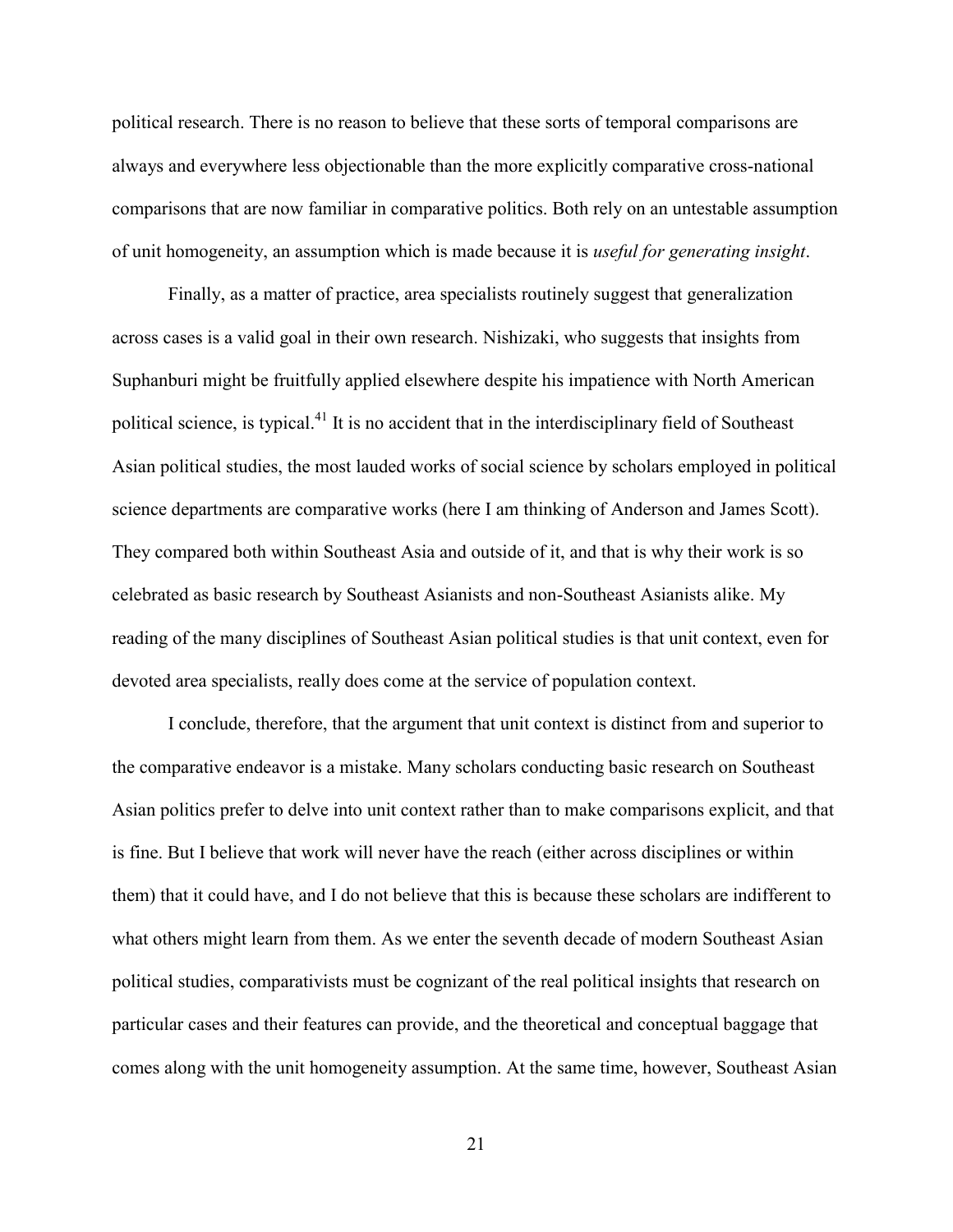political studies is an interdisciplinary field, and area scholars ought to abandon the presumption that they are doing something fundamentally different from what the comparativists do.

## **Notes**

\* I thank (without implicating) Don Emmerson, Bill Liddle, Shawn McHale, Eric Tagliacozzo, the editors of this collection of papers, and the participants at the workshop *Methodology in Southeast Asian Studies: Grounding Research – Mixing Methods* at the University of Freiburg for comments on earlier drafts. Special thanks to Erik Kuhonta for stimulating discussions of comparative historical analysis in political science and allied disciplines, and to Mikko Huotari for particularly useful comments on different notions of context and whether different methodological traditions can be combined. All errors are my own.

<sup>1</sup> Robert Cribb, "Circles of Esteem, Standard Works, and Euphoric Couplets: Dynamics of Academic Life in Indonesian Studies," *Critical Asian Studies*, vol. 37, no. 2 (2005), pp. 289-304. <sup>2</sup> Duncan McCargo, "Rethinking Southeast Asian Politics," in *Southeast Asian Studies: Debates and New Directions*, ed. Cynthia Chou and Vincent Houben (Singapore: Institute of Southeast Asian Studies Press, 2006), 102.

<sup>3</sup> Richard Snyder, "Scaling Down: The Subnational Comparative Method," *Studies in Comparative International Development*, vol. 36, no. 1 (2001), pp. 93-110.

<sup>4</sup> See, recently, citations in Victor T. King, "Defining Southeast Asia and the Crisis in Area Studies: Personal Reflections on a Region," Working Paper No 13, Centre for East and South-East Asian Studies, Lund University, 2005.

 $<sup>5</sup>$  The political science subfield of international relations in an exception, for ASEAN's existence</sup> has come to justify studies of the international relations of ASEAN states.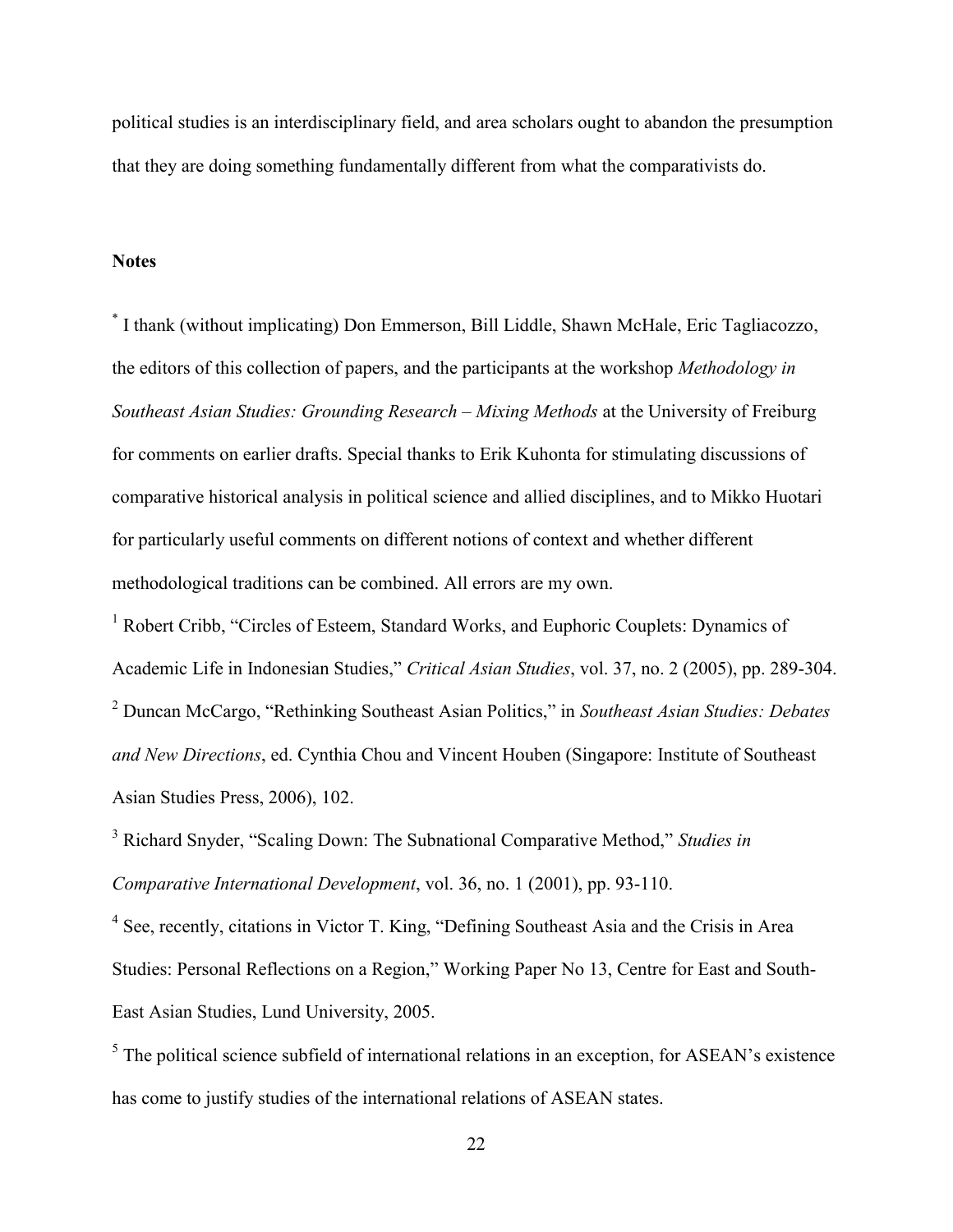<sup>6</sup> Willem van Schendel, "Geographies of Knowing, Geographies of Ignorance: Jumping Scale in Southeast Asia," *Environment and Planning D: Society and Space*, vol. 20, no. 6 (2002), pp. 647-68.

7 see e.g. Danilyn Rutherford, *Raiding the Land of the Foreigners: The Limits of the Nation on an Indonesian Frontier* (Princeton: Princeton University Press, 2003).

<sup>8</sup> On conceptual stretching, see. David Collier and James E. Mahon, "Conceptual "Stretching" Revisited: Adapting Categories in Comparative Analysis," *American Political Science Review*, vol. 87, no. 4 (1993), pp. 845-55. On measurement error, see Robert Adcock and David Collier, "Measurement Validity: A Shared Standard for Qualitative and Quantitative Research," *American Political Science Review*, vol. 95, no. 3 (2001), pp. 529-46. On selection bias, see Daved Collier and James Mahoney, "Insights and Pitfalls: Selection Bias in Qualitative Research," *World Politics*, vol. 49, no. 1 (1996), pp. 56-91; Barbara Geddes, "How the Cases You Choose Affect the Answers You Get: Selection Bias in Comparative Politics," *Political Analysis*, vol. 2, no. 1 (1990), pp. 131-50.

<sup>9</sup> Robert H. Bates, "Area Studies and Political Science: Rupture and Possible Synthesis," *Africa Today*, vol. 44, no. 2 (1997), pp. 123-31.

<sup>10</sup> Duncan McCargo, "'Knowledge Accumulation' Versus Local Knowledge," *Journal of East Asian Studies*, vol. 10, no. 2 (2010), pp. 187-90, 189.

<sup>11</sup> Michael Montesano, "Review of *Political Authority and Provincial Identity in Thailand*," http://asiapacific.anu.edu.au/newmandala/2012/05/04/review-of-political-authority-andprovincial-identity-tlcnmrev-xxxvi/, last accessed 3 May 2012.

<sup>12</sup> Robert H. Bates, "Letter from the President: Area Studies and the Discipline," *APSA-CP*, vol. 7, no. 1 (1996), pp. 1-2.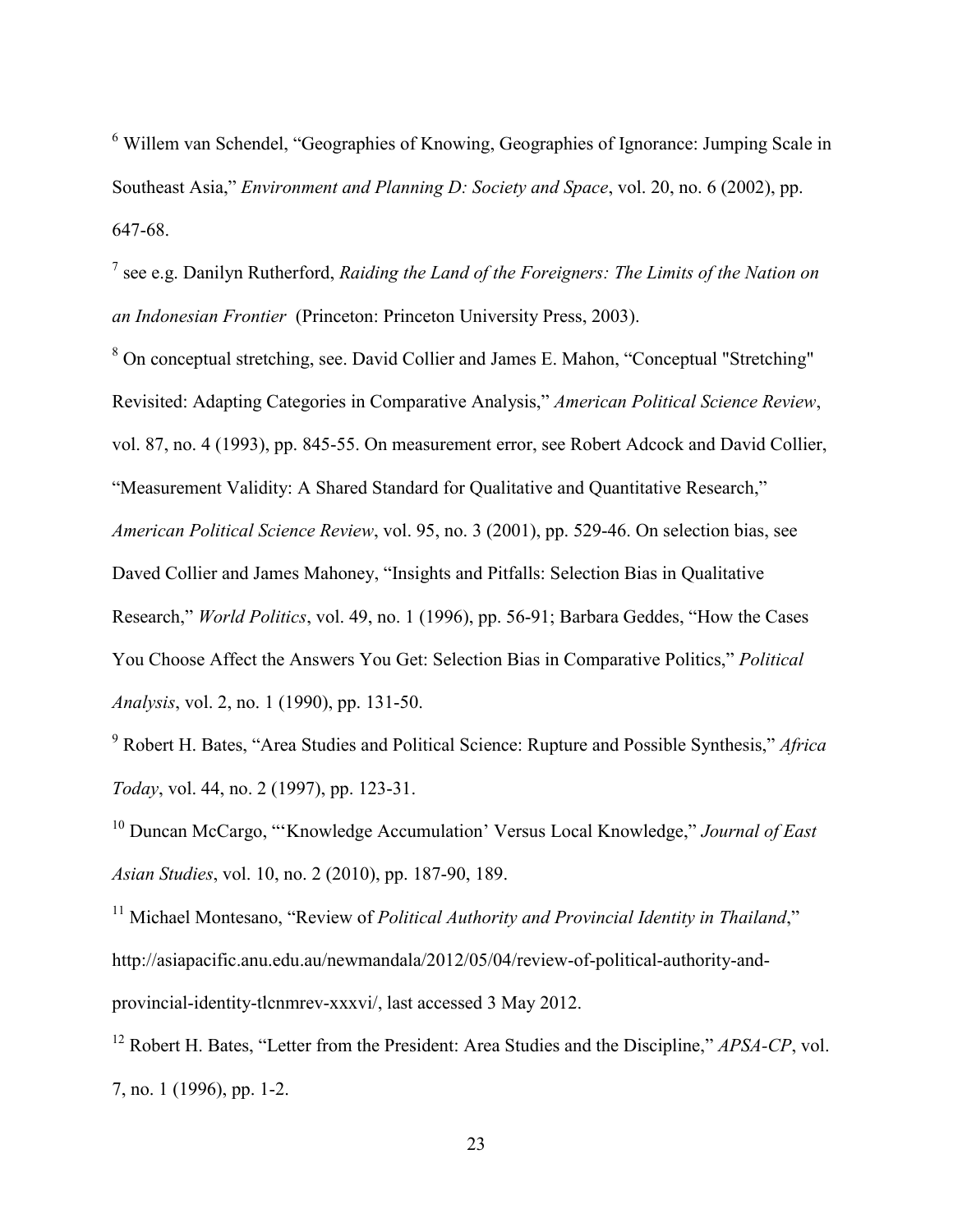<sup>13</sup> Ariel I. Ahram, "The Theory and Method of Comparative Area Studies," *Qualitative Research*, vol. 11, no. 1 (2011), pp. 69-90; Stephen E. Hanson, "The Contribution of Area Studies," in *The Sage Handbook of Comparative Politics*, ed. Todd Landman and Neil Robinson (Thousand Oaks, CA: Sage Publications, 2009); David L. Szanton, *The Politics of Knowledge: Area Studies and the Disciplines* (Berkeley and Los Angeles: The University of California Press, 2002).

<sup>14</sup> Erik Martinez Kuhonta, Dan Slater, and Tuong Vu, eds., *Southeast Asia in Political Science: Theory, Region, and Qualitative Analysis* (Stanford: Stanford Univ Press, 2008).

<sup>15</sup> See e.g. the reviews in Ehito Kimura, "Review of Erik Martinez Kuhonta, Dan Slater, and Tuong Vu (Eds.) *Southeast Asia in Political Science: Theory, Region, and Qualitative Analysis*," *Japanese Journal of Political Science*, vol. 11, no. 1 (2010), pp. 150-52; Maria Consuelo C. Ortuoste, "Review of *Southeast Asia in Political Science: Theory, Region and Qualitative Analysis*," *Journal of Politics*, vol. 71, no. 4 (2009), pp. 1602-03; Thomas B. Pepinsky, "Review of *Southeast Asia in Political Science: Theory, Region, and Qualitative Analysis*," *Pacific Affairs*, vol. 82, no. 2 (2009), pp. 351-53.

<sup>16</sup> Thomas B. Pepinsky et al., "Roundtable Discussion of Erik Martinez Kuhonta, Dan Slater, and Tuong Vu's *Southeast Asia in Political Science: Theory, Region, and Qualitative Analysis*," *Journal of East Asian Studies*, vol. 10, no. 2 (2010), pp. 171-208.

<sup>17</sup> Ruth McVey, "Globalization, Marginalization, and the Study of Southeast Asia," in *Southeast Asian Studies: Reorientations*, ed. Craig J. Reynolds and Ruth McVey (Ithaca: Cornell Southeast Asia Publications, 1998), 50.

<sup>18</sup> King, "Defining Southeast Asia," 9.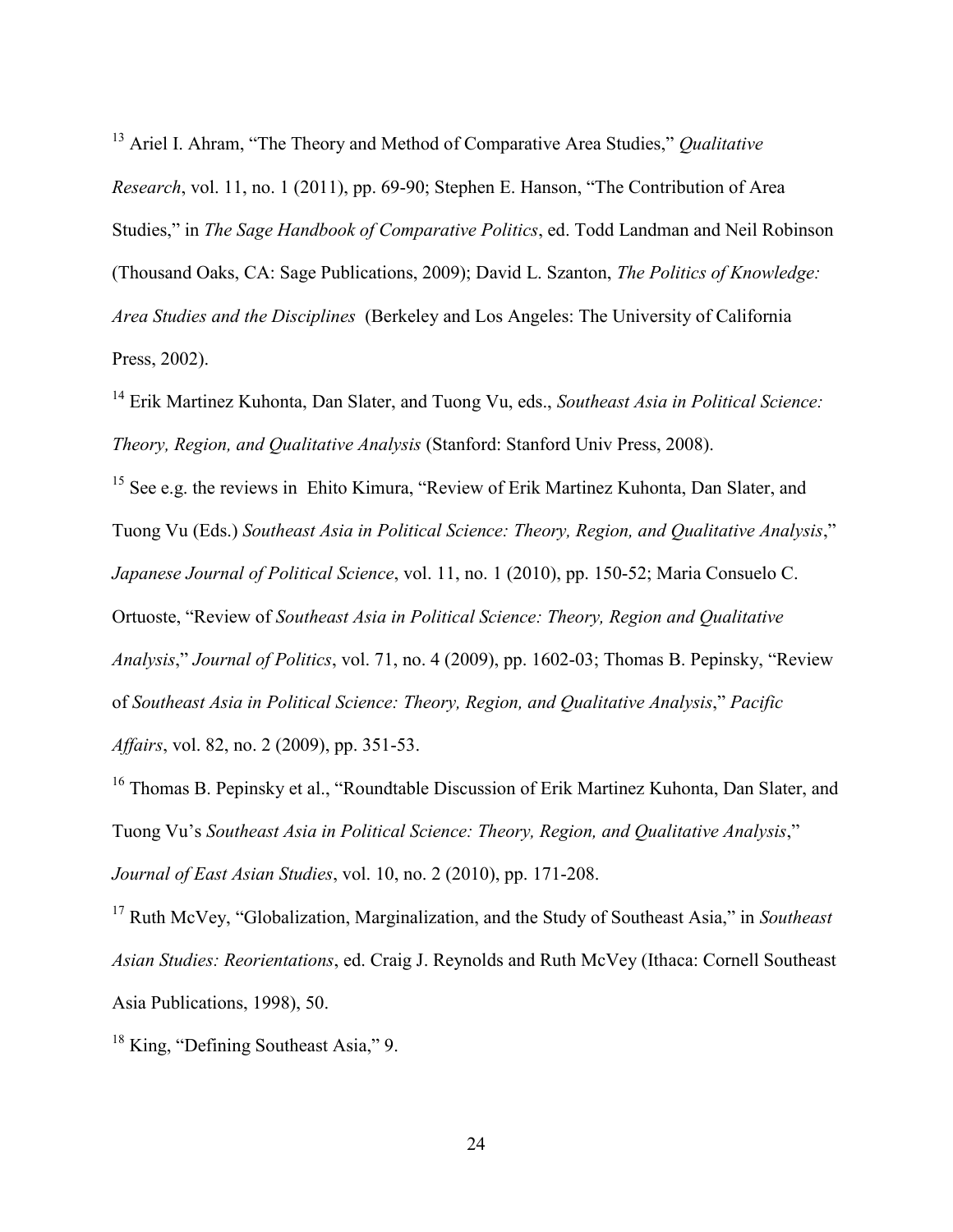<sup>19</sup> Victor Lieberman, *Strange Parallels: Southeast Asia in Global Context, C.800–1830*, vol. 2, Mainland Mirrors: Europe, Japan, China, South Asia, and the Islands (New York: Cambridge University Press, 2009).

 $20$  These are new terms which do not, to my knowledge, appear elsewhere in the literature. The term "population context" is used by cell biologists, but with a different meaning. I thank Mikko Huotari for calling my attention to this point.

<sup>21</sup> Montesano, "Review of *Political Authority*."; Yoshinori Nishizaki, *Political Authority and Provincial Identity in Thailand: The Making of Banharn-Buri* (Ithaca: Cornell Southeast Asia Publications, 2011).

<sup>22</sup> John Gerring, *Case Study Research: Principles and Practices* (New York: Cambridge University Press, 2006).

<sup>23</sup> Vincent Boudreau, *Resisting Dictatorship: Repression and Protest in Southeast Asia* (New York: Cambridge University Press, 2004); Richard F. Doner, *The Politics of Uneven Development: Thailand's Economic Growth in Comparative Perspective* (New York: Cambridge University Press, 2009); Erik Martinez Kuhonta, *The Institutional Imperative: The Politics of Equitable Development in Southeast Asia* (Stanford: Stanford University Press, 2011); Andrew MacIntyre, *The Power of Institutions: Political Architecture and Governnace* (Ithaca: Cornell University Press, 2003); Edmund J. Malesky, Regina M. Abrami, and Yu Zheng, "Institutions and Inequality in Single-Party Regimes: A Comparative Analysis of Vietnam and China," *Comparative Politics*, vol. 43, no. 4 (2011), pp. 409-27; Thomas B. Pepinsky, *Economic Crises and the Breakdown of Authoritarian Regimes* (New York: Cambridge University Press, 2009); Dan Slater, *Ordering Power: Contentious Politics and Authoritarian Leviathans in Southeast Asia* (New York: Cambridge University Press, 2010); Benjamin B. Smith, *Hard*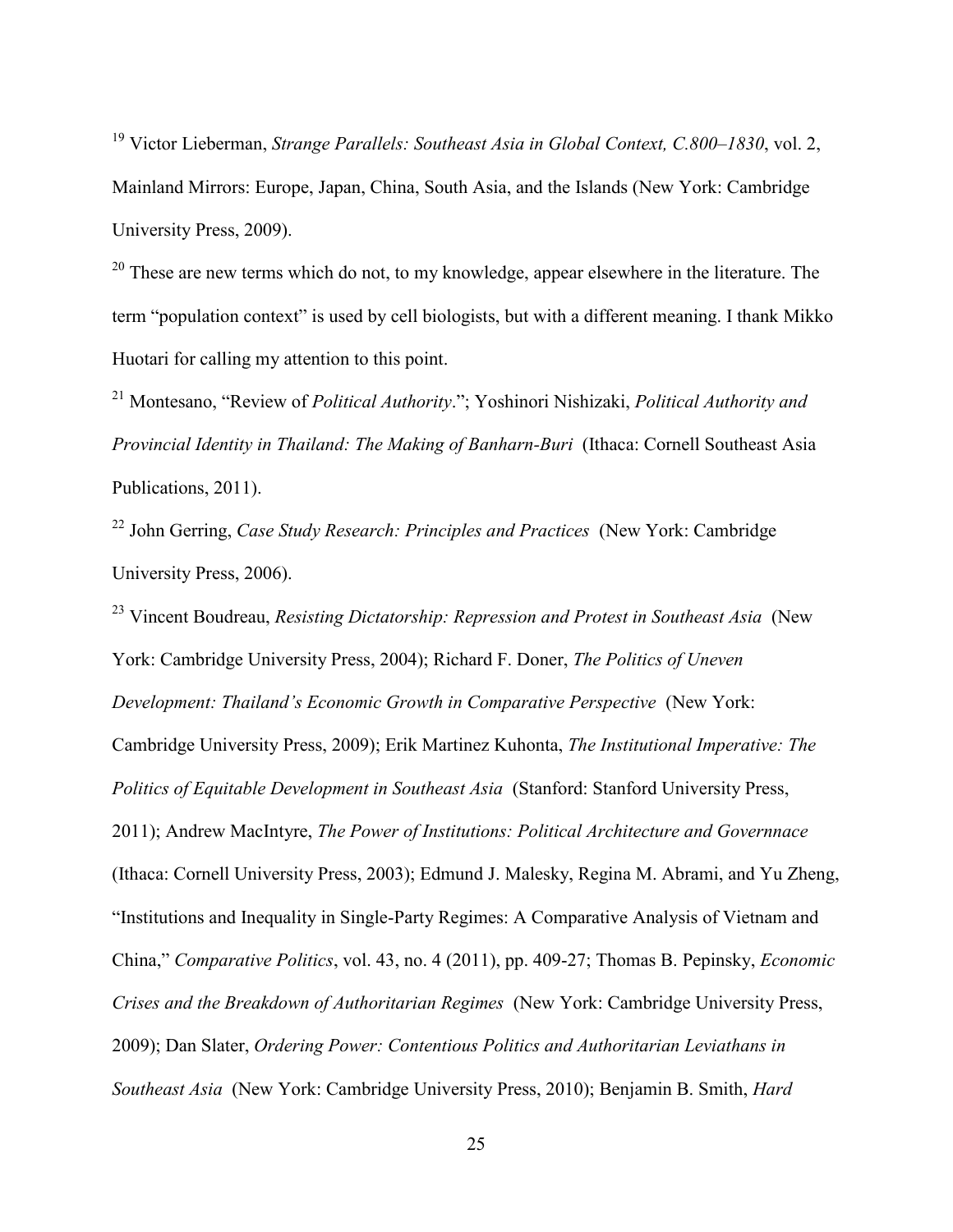*Times in the Lands of Plenty: Oil Politics in Iran and Indonesia* (Ithaca: Cornell University Press, 2007); Tuong Vu, *Paths to Development in Asia: South Korea, Vietnam, China, and Indonesia* (New York: Cambridge University Press, 2010).

<sup>24</sup> John S. Furnivall, *Progress and Welfare in Southeast Asia: A Comparison of Colonial Policy and Practice* (New York: Institute of Pacific Relations, 1941); Clifford Geertz, *Islam Observed: Religious Development in Morocco and Indonesia* (Chicago: University Of Chicago Press,

1968); Lieberman, *Strange Parallels*, 2, Mainland Mirrors: Europe, Japan, China, South Asia, and the Islands; W.F. Wertheim, *East- West Parallels: Sociological Approaches to Modern Asia* (Chicago: Quadrangle Books, 1965).

<sup>25</sup> Thomas B. Pepinsky, R. William Liddle, and Saiful Mujani, "Testing Islam's Political Advantage: Evidence from Indonesia," *American Journal of Political Science*, vol. 56, no. 3 (2012), pp. 584-600.

<sup>26</sup> Other examples include Edmund J. Malesky and Paul Schuler, "Nodding or Needling: Analyzing Delegate Responsiveness in an Authoritarian Parliament," *American Political Science Review*, vol. 104, no. 3 (2010), pp. 1-21; Thomas B. Pepinsky, "The 2008 Malaysian Elections: An End to Ethnic Politics?," *Journal of East Asian Studies*, vol. 9, no. 1 (2009), pp. 87-120; Christian von Luebke, "The Political Economy of Local Governance: Findings from an Indonesian Field Study," *Bulletin of Indonesian Economic Studies*, vol. 45, no. 2 (2009), pp. 201-30.

<sup>27</sup> Allen Hicken, *Building Party Systems in Developing Democracies* (New York: Cambridge University Press, 2009).

<sup>28</sup> Ben Kiernan, *The Pol Pot Regime: Race, Power, and Genocide in Cambodia under the Khmer Rouge, 1975-1979* (New Haven: Yale University Press, 2002).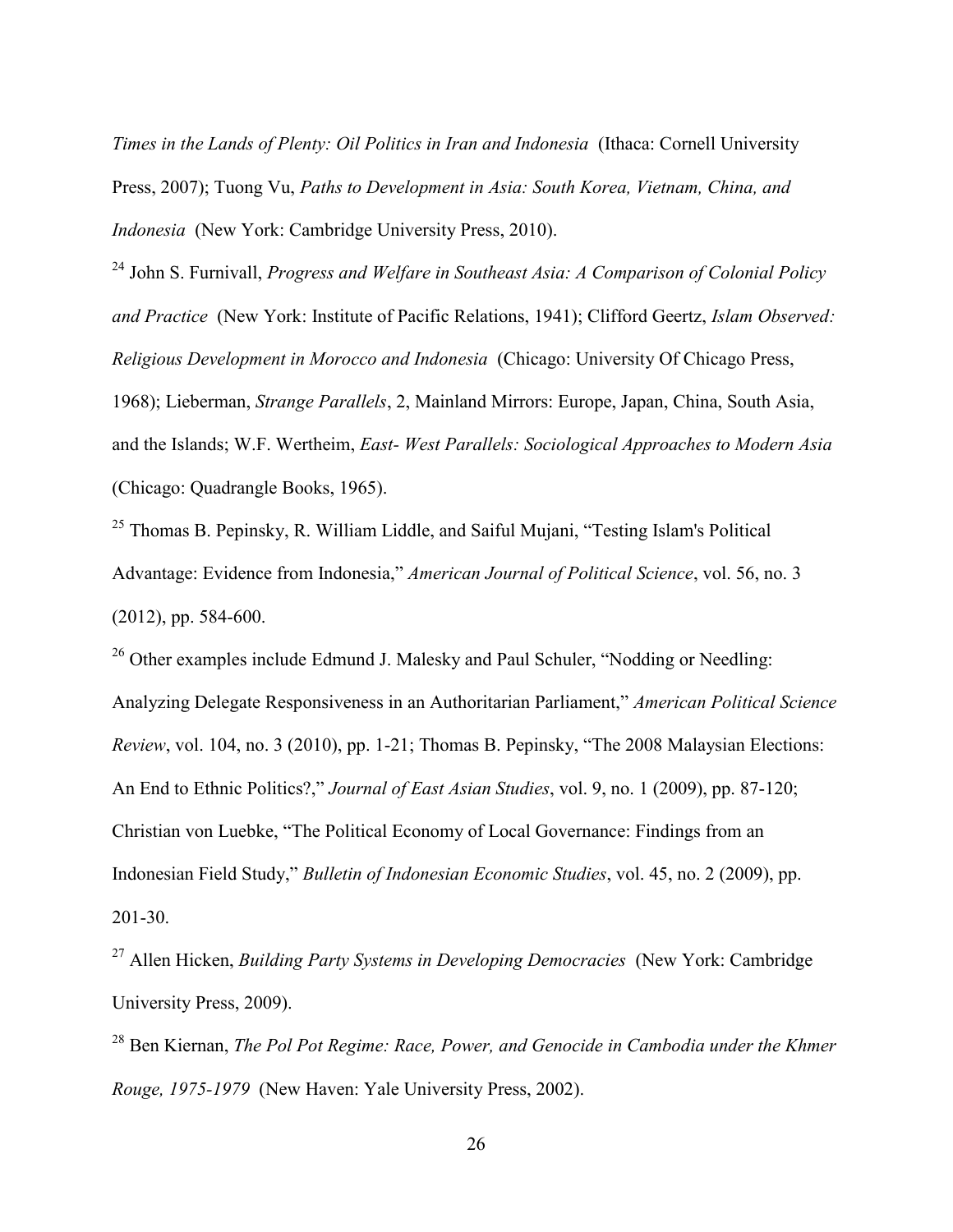<sup>29</sup> Michael Vickery, "How Many Died in Pol Pot's Kampuchea?," *Bulletin of Concerned Asian Scholars*, vol. 20, no. 1 (1988), pp. 70-73.

<sup>30</sup> See Ben Kiernan, *Blood and Soil: A World History of Genocide and Extermination from Sparta to Darfur* (New Have: Yale University Press, 2007).

<sup>31</sup> McCargo, "'Knowledge Accumulation'," 189.

 $32$  This is still conservative.  $2<sup>K</sup>$  observations will just identify the conditional effects of various independent variables only if all factors can be conceived of as binary independent variables, there is no overlap among the values of these independent variables in any two observations, all independent variables are strictly exogenous, and causal relations are deterministic.

<sup>33</sup> Andrew Abbott, "Transcending General Linear Reality," *Sociological Theory*, vol. 6, no. 2 (1988), pp. 169-86.

 $34$  For a related argument from within the political science mainstream, see Philip A. Schrodt, "Beyond the Linear Frequentist Orthodoxy," *Political Analysis*, vol. 14, no. 3 (2006), pp. 335- 39.

<sup>35</sup> Snyder, "Scaling Down."

<sup>36</sup> Jacques Bertrand, *Nationalism and Ethnic Conflict in Indonesia* (New York: Cambridge University Press, 2004); Ehito Kimura, *Political Change and Territoriality in Indonesia: Provincial Proliferation* (New York: Routledge, 2012 forthcoming); John T. Sidel, *Riots, Pogroms, Jihad: Religious Violence in Indonesia* (Ithaca: Cornell University Press, 2006); Christian von Luebke, Neil McCulloch, and Arianto A. Patunru, "Heterodox Reform Symbioses: The Political Economy of Investment Climate Reforms in Solo, Indonesia," *Asian Economic Journal*, vol. 23, no. 3 (2009), pp. 269-96.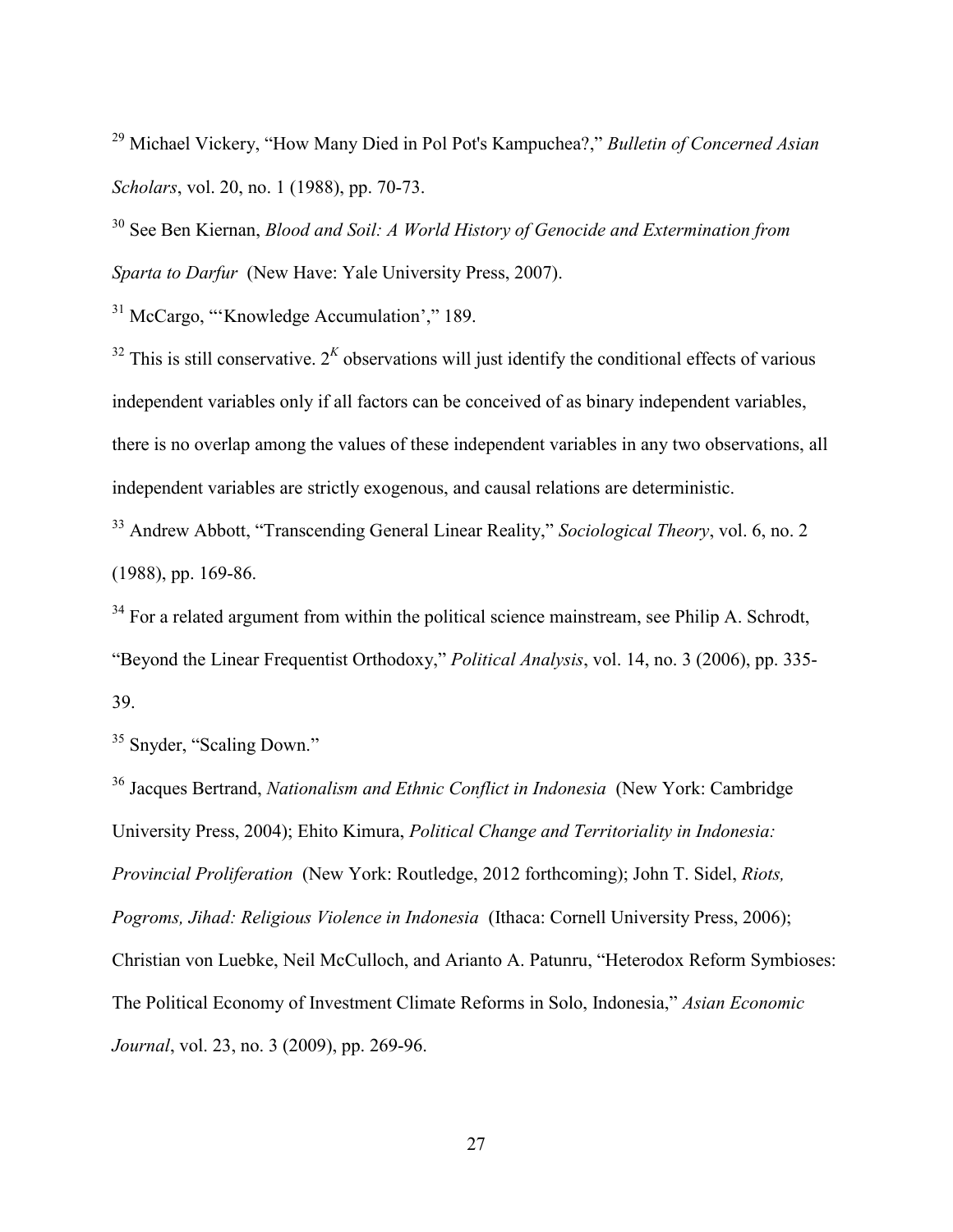<sup>37</sup> Edmund J. Malesky, "Battling Onward: The Debate over Field Research in Developmental Economics and Its Implications for Comparative Politics," *Qualitative Methods*, vol. 6, no. 2 (2008), pp. 17-21.

<sup>38</sup> McCargo, "'Knowledge Accumulation'," 189.

<sup>39</sup> John Gerring, "The Case Study: What It Is and What It Does," in *The Oxford Handbook of Comparative Politics*, ed. Carles Boix and Susan Stokes (New York: Oxford University Press, 2007), 106.

<sup>40</sup> Benedict R. O'G. Anderson, "Old State, New Society: Indonesia's New Order in Comparative Historical Perspective," *Journal of Asian Studies*, vol. 42, no. 3 (1983), pp. 477-96; Mary P. Callahan, *Making Enemies: War and State Building in Burma* (Ithaca: Cornell University Press, 2004); Robert H. Taylor, *The State in Myanmar* (London: Hurst & Company, 2009). <sup>41</sup> Nishizaki, *Political Authority and Provincial Identity*.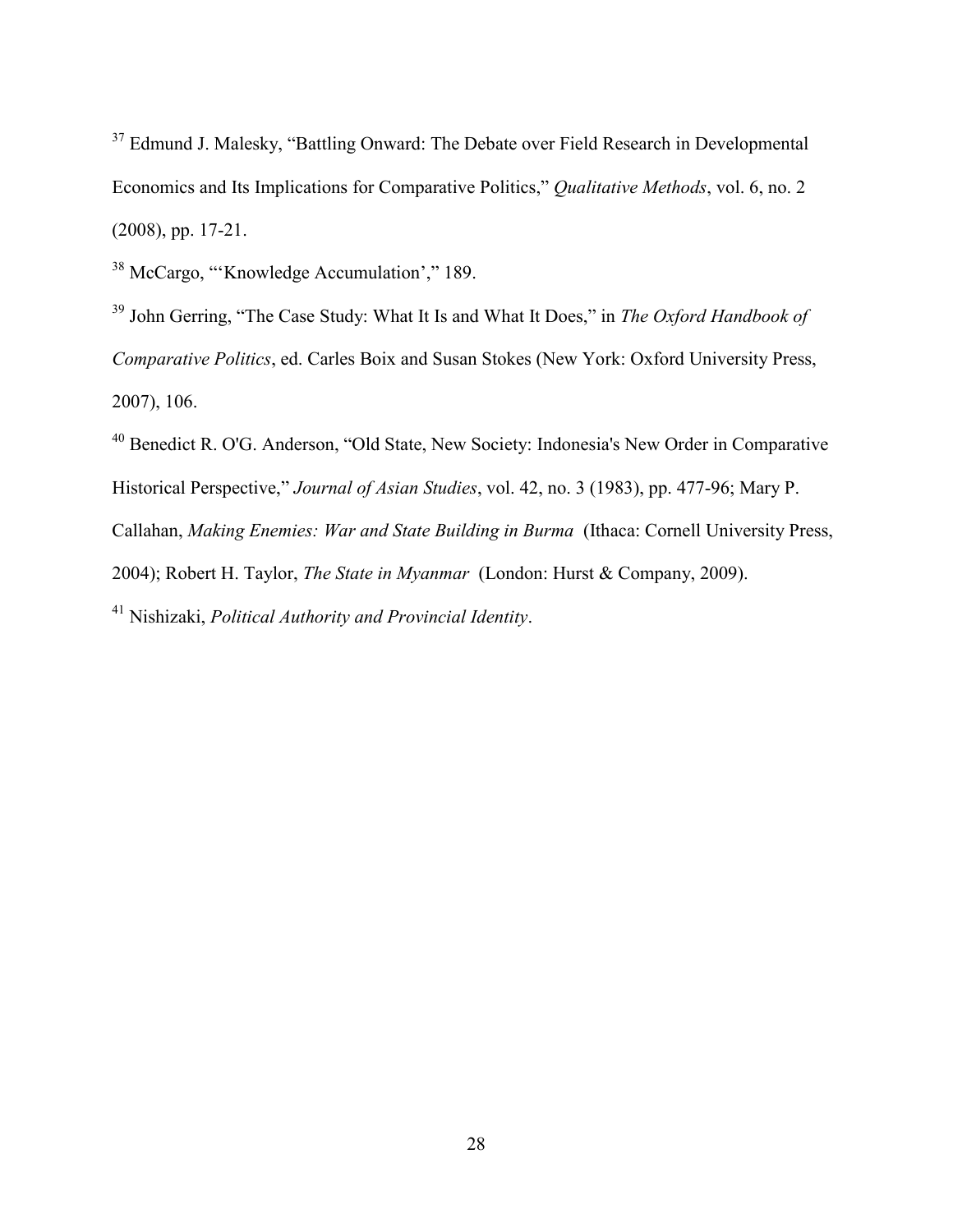| <b>Social Group</b> |           | 1975 Population Number Who Perished | Percentage |  |  |  |  |
|---------------------|-----------|-------------------------------------|------------|--|--|--|--|
| "New People"        |           |                                     |            |  |  |  |  |
| urban Khmer         | 2,000,000 | 500,000                             | 25         |  |  |  |  |
| rural Khmer         | 600,000   | 150,000                             | 25         |  |  |  |  |
| Chinese             | 430,000   | 215,000                             | 50         |  |  |  |  |
| Vietnamese (urban)  | 10,000    | 10,000                              | 100        |  |  |  |  |
| Lao (rural)         | 10,000    | 4,000                               | 40         |  |  |  |  |

<span id="page-29-0"></span>**Table 1: Approximate Death Tolls in Democratic Kampuchea, 1975-1979**

*Source*: adapted from Kiernan (2002:458)